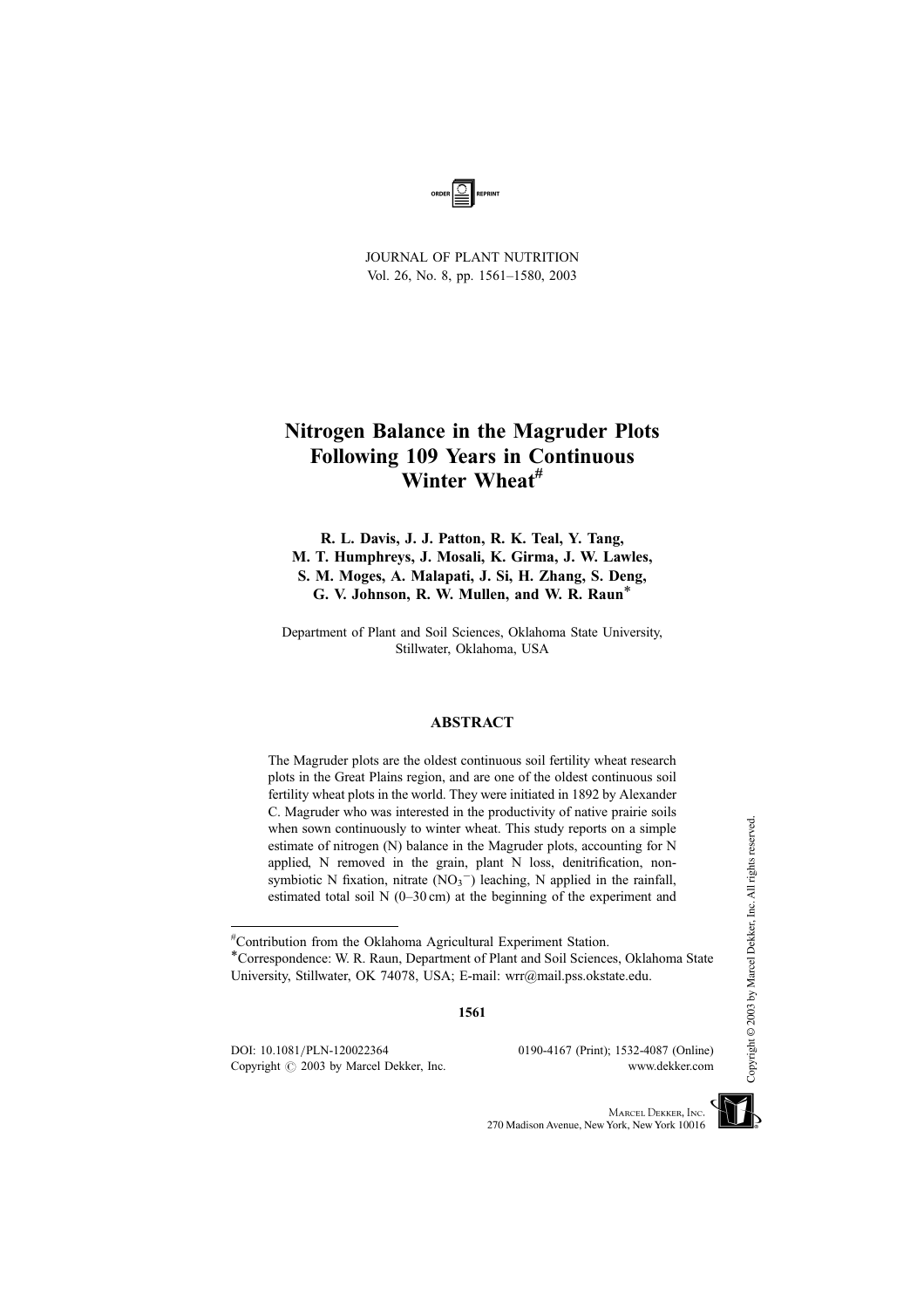that measured in 2001. In the Manure plots, total soil N decreased from 6890 kg N ha<sup>-1</sup> in the surface 0–30 cm in 1892, to 3198 kg N ha<sup>-1</sup> in 2002. In the Check plots (no nutrients applied for 109 years) only 2411 kg N ha<sup>-1</sup> or 35% of the original total soil organic N remains. Nitrogen removed in the grain averaged 38.4 kg N ha<sup>-1</sup> yr<sup>-1</sup> and N additions (manure, N in rainfall, N via symbiotic N fixation) averaged  $44.5$  kg N ha<sup>-1</sup> yr<sup>-1</sup> in the Manure plots. Following 109 years, unaccounted N ranged from 229 to 1395 kg N ha<sup>-1</sup>. On a by year basis, this would translate into  $2-13$  kg  $N \, \text{ha}^{-1} \, \text{yr}^{-1}$  that were unaccounted for, increasing with increased N application. For the Manure plots, the estimate of nitrogen use efficiency (NUE) (N removed in the grain, minus N removed in the grain of the Check plots, divided by the rate of N applied) was 32.8%, similar to the 33% NUE for world cereal production reported in 1999.

Key Words: Nitrogen use efficiency; Manure; Wheat production.

# THE MAGRUDER PLOTS

The Magruder plots have been managed under a conventional tillage production system since 1892. Each year, wheat straw residue is returned to the soil for decomposition via incorporation. Prior to being cultivated for the first time, the Magruder plots were native prairie grassland, recognized for its high organic matter levels and structural stability. The continual agricultural use of native prairie soils has resulted in significant reduction of soil organic matter levels, $[1]$  as cultivation stimulates aerobic microbial activity, which in turn leads to increased decomposition of plant residue and an acceleration of the nitrogen (N) cycle. Also, incorporation tends to promote faster release of residue N than when residue is left on the surface.<sup>[2]</sup>

Over the past 109 years, several changes have been imposed on the original treatment structure set forth by A. C. Magruder. The most significant changes took place in 1929, when Horace J. Harper modified the Manure and Check plot combination to include a total of 10 treatments (five superimposed on top of the Check plot and Manure plots, respectively).

Six of the ten treatments evaluated in 1929 are continued today: (1) manure, (applied every four years); (2) check, no nutrients applied; (3) P, phosphorus applied each year; (4) NP, nitrogen and phosphorus applied each year; (5) NPK, nitrogen, phosphorus, and potassium applied each year; and  $(6)$  NPKL, nitrogen, phosphorus, and potassium applied each year  $+$ lime applied when soil  $pH < 5.5$ .

Added discussion and details associated with the Magruder plots can be found in Boman et al.<sup>[3]</sup> From 1892 to 1898, no fertilizer or manure was applied to the entire area. In the fall of 1898, these plots were split in



270 Madison Avenue, New York, New York 10016

1562 Davis et al.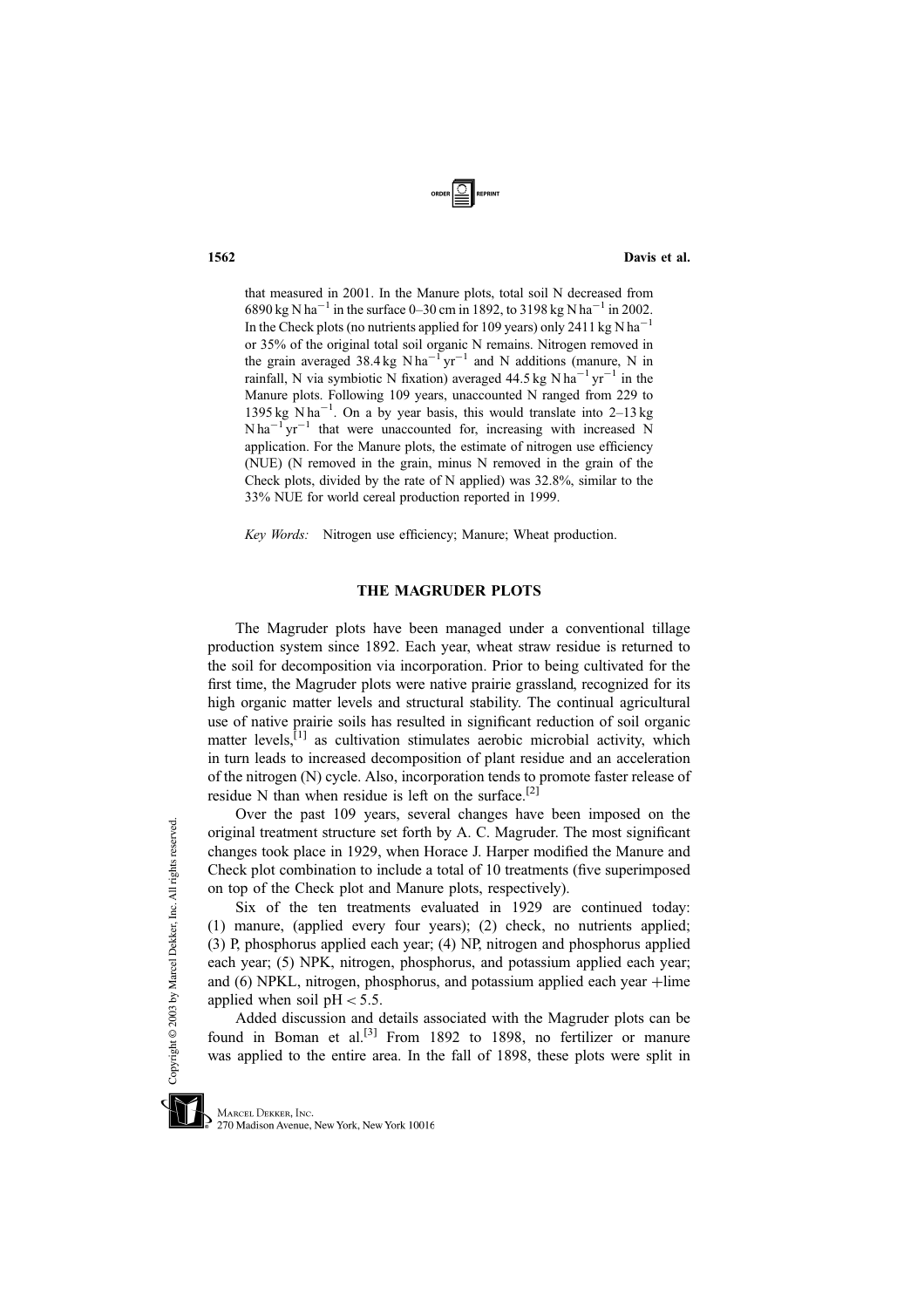two, half receiving  $134 \text{ kg N} \text{ha}^{-1}$  as beef manure every four years (1899– 1967), and the check receiving no nutrient additions. From 1968 to present,  $268 \text{ kg N} \text{ ha}^{-1}$  as beef manure has been applied every four years. From 1892 to 2001, winter wheat row spacings have ranged from 18 to 35 cm, and seeding rates have ranged between 56 and 84 kg ha<sup>-1</sup>. From 1930 to 1967, the P source was ordinary super phosphate and since that time triple superphosphate has been used. The highest yielding hard red winter wheat varieties available at the time have been planted in the Magruder plots since 1913. In the early years of this trial, soft red winter wheat types were sown. Other management specifics associated with these plots are reported in Table 1.

# NITROGEN MINERALIZATION AND NON-SYMBIOTIC FIXATION

Several factors contribute to the rate of N mineralization in the soil including moisture, temperature, microbial activity, texture, and time. Nitrogen

| Practice                                                  | Manure           | Check | P            | NP              | <b>NPK</b>      | NPKL <sup>d</sup> |
|-----------------------------------------------------------|------------------|-------|--------------|-----------------|-----------------|-------------------|
| N fertilization, 1892-1898,<br>$kg$ N ha <sup>-1</sup>    |                  | None  |              |                 |                 |                   |
| N fertilization, 1899-1929,<br>$kg$ N ha <sup>-1</sup>    | $134^{\rm a}$    | None  |              |                 |                 |                   |
| N fertilization, 1930-1967.<br>$kg$ N ha <sup>-1</sup>    | $134^{\rm a}$    | None  |              | 37 <sup>b</sup> | 37 <sup>b</sup> | 37 <sup>b</sup>   |
| N fertilization, 1968–present,<br>$kg$ N ha <sup>-1</sup> | 269 <sup>a</sup> | None  |              | 67              | 67              | 67                |
| P fertilization, 1930–present,<br>$kg Pha^{-1}$           |                  | None  | $14.6^\circ$ | $14.6^\circ$    | $14.6^\circ$    | $14.6^\circ$      |
| K fertilization, 1930–present,<br>$kg$ K ha <sup>-1</sup> |                  | None  |              |                 | $28.8^{\circ}$  | $28.8^{\circ}$    |

Table 1. Nitrogen application, source, and rate changes from 1892 to 2001, Stillwater, OK.

<sup>a</sup>Applied once every four years.

<sup>b</sup>Inorganic N source was NaNO<sub>3</sub> (16-0-0) from 1930 to 1945, and has been NH<sub>4</sub>NO<sub>3</sub> (34-0-0) from 1946 to present.

<sup>c</sup>P applied as ordinary superphosphate from 1930 to 1967, and as triple super-

phosphate from 1968 to present.<br><sup>d</sup>6720 kg ha<sup>-1</sup> of coarse limestone screenings applied in the fall of 1929, and  $4480 \text{ kg ha}^{-1}$  ground limestone per acre applied in 1954 (lime applied when soil pH is less than 5.5).

<sup>e</sup>K applied as muriate of potash (0-0-62) from 1930 to present.

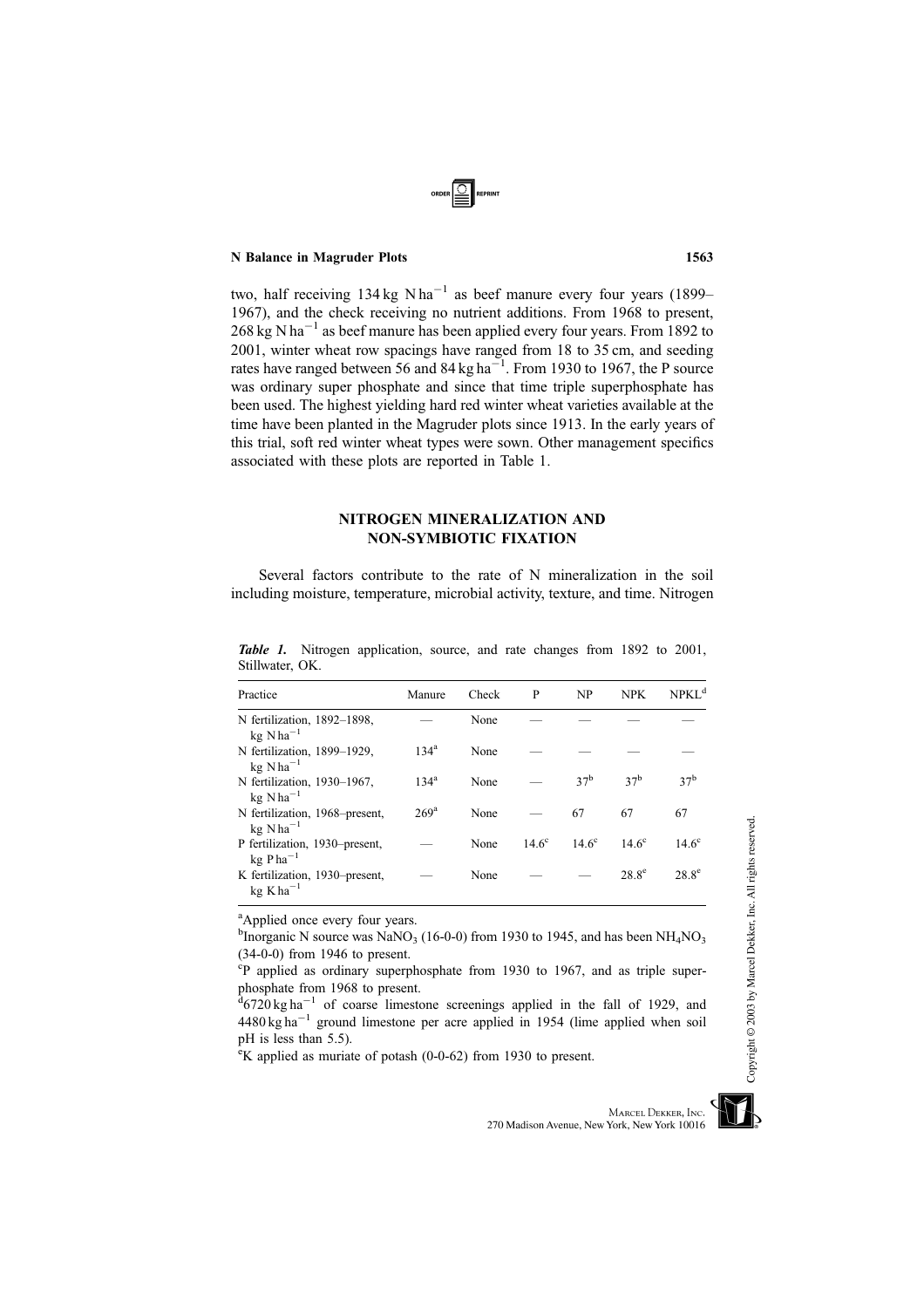mineralization rates are highly variable both temporally and spatially. In Madrid, Spain, Sanchez et al.<sup>[4]</sup> found that for the soils under maize (Zea mays L.) and wheat (*Triticum aestivum L.*),  $2/3$  of the whole available N during the growing season was mineralized from organic matter. Ma et al.<sup>[5]</sup> found that the amount of net N mineralized over a corn-growing season accounted for half the plant N uptake for all of the treatments in the experiment. During a three week period, net N mineralization was  $10 \text{ kg N} \text{h} \text{a}^{-1}$ , 16 kg N ha<sup>-1</sup>, and 1 kg N ha<sup>-1</sup> for soils fertilized with stockpiled manure, well-fertilized (200 kg  $\mathrm{N}$  ha<sup>-1</sup>), and control, respectively. Rasmussen et al.,<sup>[6]</sup> like Ma et al.,<sup>[5]</sup> found that mineralized N supplies large amounts  $(30-100\%)$ of the nutritional N need of most non-legume crops. They reported that net N mineralization at 49 days was 18, 24, 29, and 57 mg  $N \text{ kg}^{-1}$  soil for wheat-fallow, wheat–pea, continuous wheat, and grass pasture, respectively. Gil and Fick<sup>[7]</sup> found that in alfalfa (Medicago sativa L.) monoculture net mineralized N ranged from 35 to 100 kg N ha<sup>-1</sup> yr<sup>-1</sup>, gamagrass (*Tripsacum* dactyleides L.)–legume system ranged from 15 to 62 kg N ha<sup>-1</sup> yr<sup>-1</sup>, and gamagrass monoculture ranged from 2 to 15 kg N ha<sup>-1</sup> yr<sup>-1</sup>. Ledgard et al.<sup>[8]</sup> found that in three long-term grassland regimes (grass plus white clover, grass receiving  $0 \text{ kg N ha}^{-1} \text{ yr}^{-1}$ , grass receiving  $200 \text{ kg N ha}^{-1} \text{ yr}^{-1}$ ), gross N mineralized was  $4.8 \mu g \text{ N} g^{-1}$  soil d<sup>-1</sup> (0 kg N),  $6.2 \mu g \text{ N} g^{-1}$  soil d<sup>-1</sup> (grass + white clover), and 6.2 µg Ng<sup>-1</sup> soil d<sup>-1</sup> (200 kg N). In the northern Great Plains, Wienhold and Halvorsen<sup>[9]</sup> found that mineralization rates in response to different tillage, cropping, and nitrogen rates ranged from 2.3 to 22.9 µg N g<sup>-1</sup> soil wk<sup>-1</sup>. And finally, Tabatabai and Al-khafaji<sup>[10]</sup> measured N mineralization in 12 common Iowa soils and found that N release was linearly related to time with rates ranging from 7.7 to 17.0  $\mu$ g Ng<sup>-1</sup> soil wk<sup>-1</sup>.

Free-living microorganisms or organisms not directly associated with higher plants are capable of non-symbiotic N fixation.<sup>[11]</sup> Many heterotrophic bacteria are capable of fixing N including Azotobacter and Beijerinckia which are aerobes and occur in temperate and tropical soils, respectively. Clostridium is a heterotrophic bacterium that thrives only under anaerobic conditions. Azospirillum is a bacterium that has been found to live in the rhizosphere of the roots of tropical grasses. Certain photosynthetic bacteria and cyanobacteria (''blue-green algae'') live near the soil surface and can fix N non-symbiotically.

For heterotrophic N-fixing microorganisms, organic carbon (C) is required as an energy source. The effect of organic matter on soil microbial activity depends on the type of material, its nutrient content, and on the initial fertility of the soil.<sup>[12]</sup> When organic materials such as sugars or straw are added to soil, N fixation can increase. Manure and fertilizer application resulted in higher concentrations of inorganic N capable of inhibiting dinitrogen gas  $(N_2)$  fixation and ultimately the presence/absence of these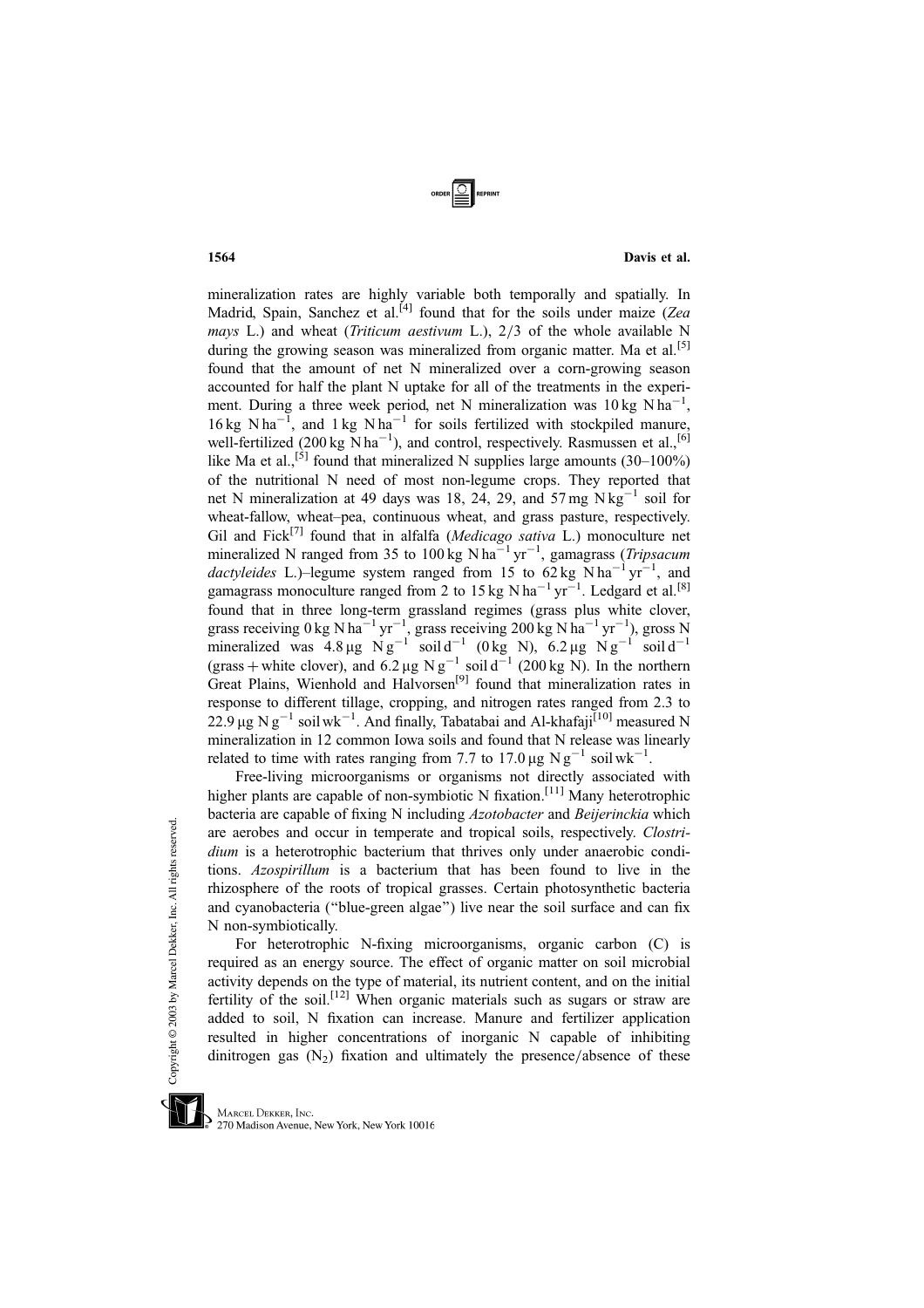organisms.<sup>[13]</sup> Other work has suggested that  $NO_3-N > 35-40$  kg ha<sup>-1</sup> would inhibit  $N_2$  fixation. As for autotrophic N-fixing micro-organisms, native fertility levels are important factors in their development. Nitrogen fixation by these organisms can approach 70 kg ha<sup>-1</sup> yr<sup>-1</sup>.<sup>[12]</sup>

In addition to affecting microbial activity, soil moisture affects gas exchange and the level of  $O<sub>2</sub>$  in the soil environment. Roper<sup>[14]</sup> found microbial activity appeared to be highest at or near field capacity, but fell sharply when the moisture level dropped to 80% field capacity. Low incubation temperatures, which simulated soil temperatures of tillage systems in the field, resulted in a lower fixation than at  $25^{\circ}$ C.<sup>[15]</sup>

Soil pH has a major influence on microbial activity in soil. In culture, diazotrophs tend to favor pH 7, although Azotobacter is more tolerant to high pH levels and Beijerinckia tolerates pH down to 5.0–5.5.<sup>[16]</sup> However, liming of acid soils has been found to stimulate both Azotobacter and Beijerinckia and increases N fixation.<sup>[12]</sup> It is generally accepted that the contribution of the nonsymbiotic N-fixing microorganisms to arable soils is small. For upland soils where wheat is grown, non-symbiotic  $N_2$  fixation can approach  $5 \text{ kg} \text{ N} \text{ ha}^{-1} \text{ yr}^{-1}$ . [17]

# Benchmark Levels of Carbon and Nitrogen in Native Prairie Soils

The type of vegetation grown in an area affects and modifies the soil on which it grows. Post et al.<sup>[18]</sup> reported that the rate of soil organic C accumulation for grasslands is about 33.5 g of  $\text{C m}^2 \text{ yr}^{-1}$ . If this accumulation rate is applied to the US land area converted from crop land into forests and grasslands over the past 50 years, the rate of organic C accumulation would be approximately  $0.05$  Pg C year<sup>-1</sup>, a significant, fraction of the 1-2 Pg of C year<sup>-1</sup> rate of storage that has been inferred to be occurring for terrestrial ecosystems in the northern hemisphere.<sup>[18]</sup>

Rice et al.<sup>[19]</sup> in his comparison of the prairie site and wheat crop land, reported that microbial biomass C and N concentrations at the 0–5 cm soil depth ranged from 712 to 1165 µg C  $g^{-1}$  soil and 73 to 228 µg N  $g^{-1}$  soil for the prairie site, and 39 to 258 µg  $Cg^{-1}$  and 40 to 68 µg  $Ng^{-1}$  soil for the wheat site, respectively. He also reported that root biomass C concentrations ranged from 375 to 440 g  $C \text{ kg}^{-1}$  biomass for the prairie site and from 355 to  $389 g C kg^{-1}$  biomass for the wheat site. Historic soil test data from native prairies in North Dakota documented 35.8 to 45.8 tons  $Cha^{-1}$  of C in undisturbed soils.<sup>[20]</sup> Native prairie soils are good C sinks, but they have been altered by agricultural mechanization.<sup>[21]</sup> Agricultural soils, through cultivation, have been depleted of much of their original native C stocks.<sup>[22]</sup>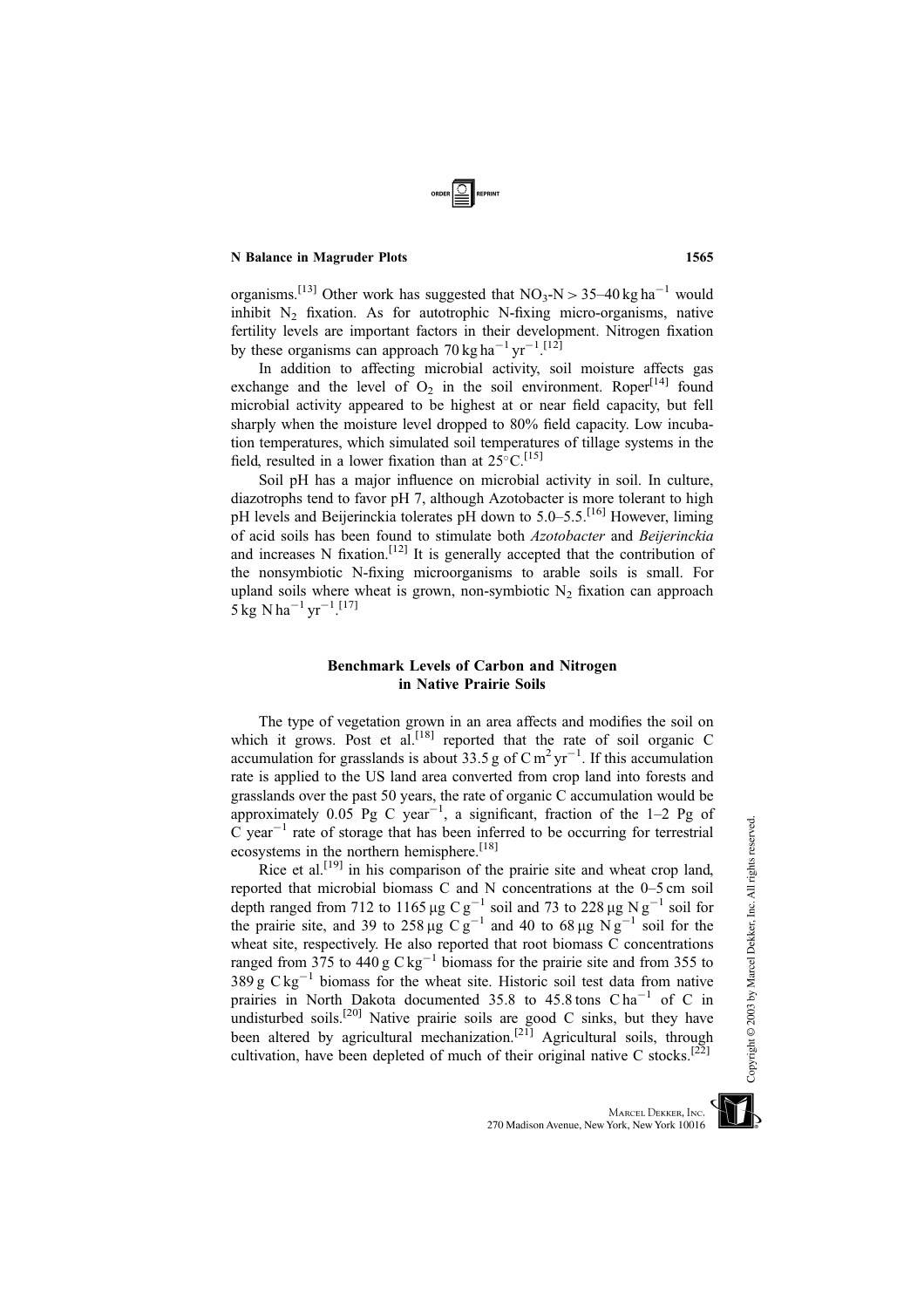# PATHWAYS FOR NITROGEN LOSS

# Denitrification

Biogenic soil N emissions result from the second of two bacterial mediated processes: nitrification—the conversion of ammonium  $(NH_4^+)$  to nitrate  $(NO_3^-)$  and denitrification—the reduction of  $NO_3^-$  to  $N_2$ . The intermediate products of  $NO_3$ <sup>-</sup> reduction, nitric oxide (NO) and nitrous oxide (N<sub>2</sub>O), and the final reduced product of denitrification, N<sub>2</sub>, are all easily lost from the soil<sup>[23]</sup> resulting in significant losses of plant available N from soil systems.

Gaseous losses of N from soil systems due to denitrification are influenced by numerous soil properties including soil water content, pH, and temperature,<sup> $[24]$ </sup> but are largely controlled by the availability of water-soluble or readily decomposable organic matter and the lack of available oxygen.[25] In aerobic conditions, denitrifying bacteria use oxygen as their terminal electron acceptor. However, when oxygen becomes limited these facultative bacteria are able to use  $NO<sub>3</sub><sup>-</sup>$  or nitrite as an alternative acceptor, thereby releasing  $N_2$  into the atmosphere as biological oxidation of organic matter continues.

Quantification of biologically-derived gaseous N losses from the soil can be difficult due to small-scale variability in soil physical and chemical conditions, as well as inadequacies with current techniques to track gaseous N losses.<sup>[26]</sup> In addition, many studies have found soil N gas emissions are not only extremely heterogeneous spatially, $[27-29]$  but temporally as well.<sup>[30,31]</sup> However, because of the importance of N in crop production, great efforts have been put forth to quantify gaseous N soil losses from crop production systems. In agricultural systems, gaseous N emissions have been shown to increase with increasing fertilizer applications.[32] Nitrogen losses of approximately 10–70% of the applied fertilizer N via denitrification have been documented in various cropping systems and climates.[23,24,33–36] These denitrification losses can increase to approximately 30–90% of applied fertilizer N when high amounts of organic residues are left on or added to the soil.<sup>[24,37-40]</sup> Specifically, Pu et al.<sup>[24]</sup> found denitrification losses of applied N increased with increasing residue; from 36–53% loss in fields with no added residues, to 59–79% loss in fields with low added residue, and 91–93% loss in soils with high rates of residue additions. The additions of crop residues are thought to increase denitrification rates by not only providing microbes with a decomposable carbonaceous substrate, but also by depleting oxygen in soil aggregates through the decomposition process.[24]

Yearly cumulative gaseous N losses from agricultural systems can be substantial even with moderate to little fertilizer additions. Jambert et al.<sup>[23]</sup>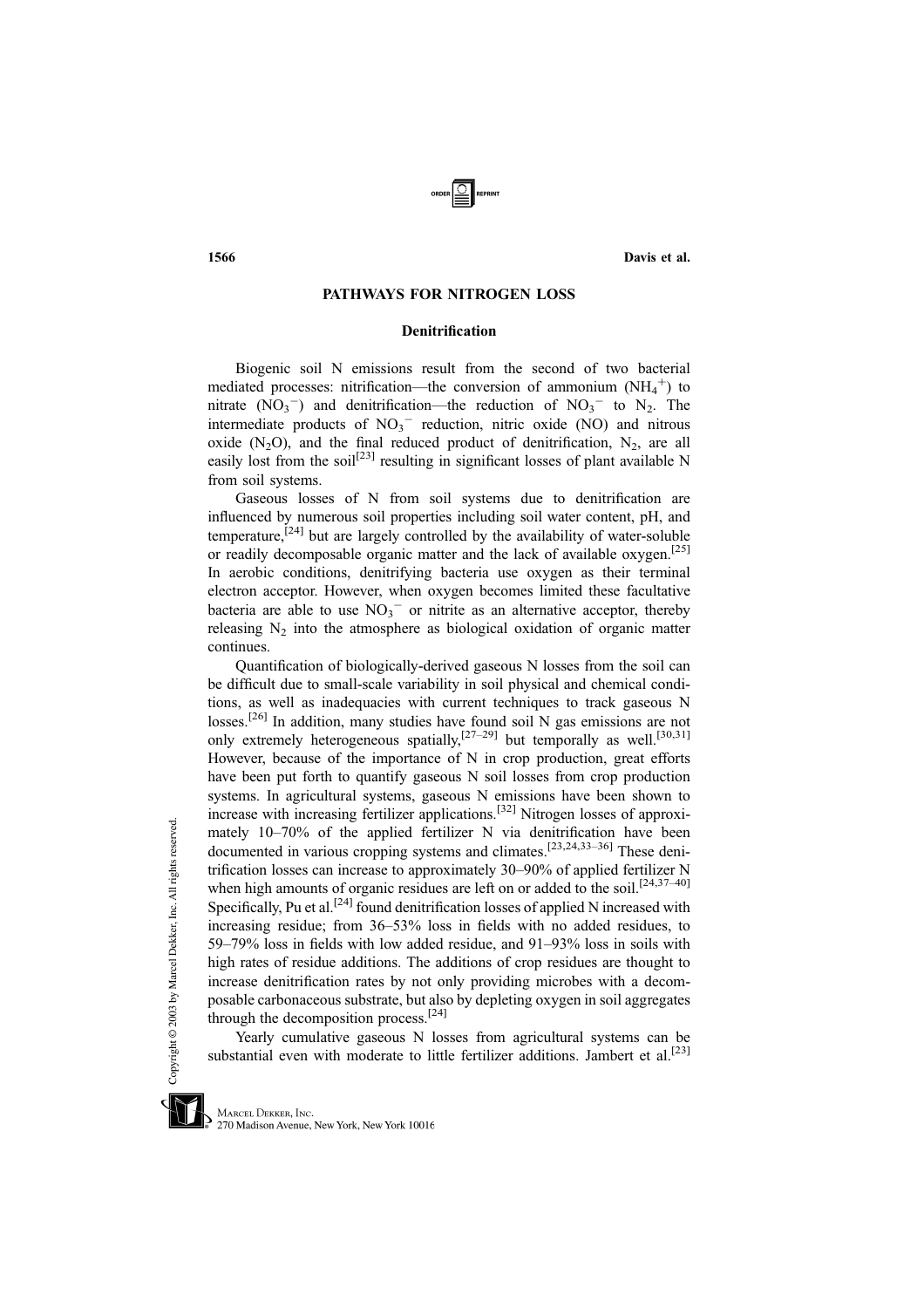estimated gaseous N losses of  $27-145.5$  kg N ha<sup>-1</sup> yr<sup>-1</sup> from a cultivated maize field fertilized with  $280 \text{ kg}$  N ha<sup>-1</sup>. Using the equation provided by Burford and Bremner,<sup>[25]</sup> soils containing  $0.5-4%$  organic C could lose  $31.2 - 206.2 \,\mu$ g N g soil<sup>-1</sup> yr<sup>-1</sup>, respectively. This translates into a yearly loss of 78–515 kg N ha<sup> $-1$ </sup> due to denitrification assuming a 15.24 cm soil depth and a bulk density of  $1.64 \text{ Mg m}^{-3}$ .

# Plant Nitrogen Loss

Historically, plant N loss has not been recognized as a significant factor in plant–soil system nitrogen use efficiency (NUE) calculations.[41] However, scientists have recently documented that cereal plants release significant amounts of N from plant tissue.<sup>[42,43]</sup> As N balance calculations are typically made at maturity, the effects of vegetative N losses on N balance calculations are typically not emphasized and may result in overestimation of denitrification, leaching, and ammonia volatilization.[43]

The N concentration of plant tissue has been observed to decrease during the growing season as N assimilation rates decrease relative to plant C as the plant matures.<sup>[44]</sup> Significant losses of volatilized  $NH<sub>3</sub>$  have also been noted during the early grain-filling period immediately after anthesis, resulting from inefficient N translocation and reassimilation within the plant.<sup>[42,44,45]</sup> In addition, plant N losses are generally higher at elevated levels of soil N, increasing the concerns of NUE in high yield agriculture.<sup>[44,46]</sup>

Many studies have been conducted to quantify the amount of  $NH<sub>3</sub>$  lost from various crops. Stutte et al.,<sup>[47]</sup> estimated that as much as  $45 \text{ kg}$  $N$ ha<sup>-1</sup> yr<sup>-1</sup> was lost from soybean [*Glycine max* (L.) Merr.]. Plant N losses in corn (Zea mays L.) increased with elevated N fertilizer rates and accounted for 45–81 kg N ha<sup>-1</sup> yr<sup>-1</sup> of the unaccounted N loss.<sup>[43]</sup> Harper et al.<sup>[42]</sup> found that volatilized  $NH_3$  loss from wheat (*T. aestivum* L.) accounted for as much as 21% of applied fertilizer N. In addition, Daigger et al.<sup>[44]</sup> found that N loss from anthesis to maturity was  $25 \text{ kg} \text{ N} \text{ ha}^{-1} \text{ yr}^{-1}$  from non-fertilized wheat increasing to 80 kg N ha<sup>-1</sup> yr<sup>-1</sup> from wheat receiving 150 kg N ha<sup>-1</sup>. In a twoyear study conducted in Oklahoma, Kanampiu et al.<sup>[45]</sup> found that plant N loss  $(7.7-31.4 \text{ kg N} \text{ ha}^{-1} \text{ yr}^{-1})$  from wheat was greater at high N rates.

# Nitrate Leaching

Quantification of  $NO_3$ <sup>-</sup> formation and its fate in the soil is a fundamental part of a total N mass balance.<sup>[48]</sup> One of the fates of  $NO_3$ <sup>-</sup> in the soil involves its downward movement in the soil beyond the root zone, entering the ground Copyright © 2003 by Marcel Dekker, Inc. All rights reserved.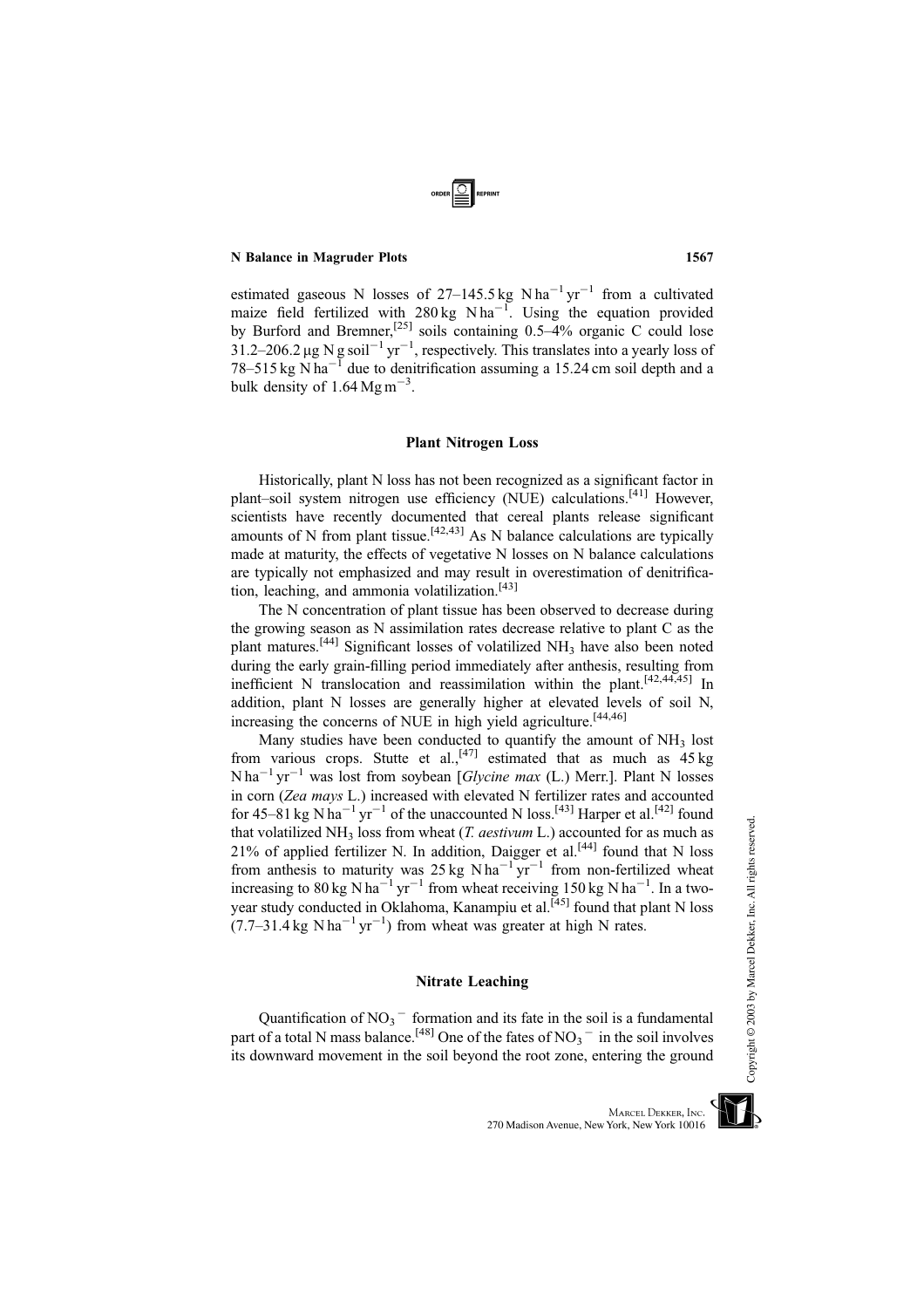

water where it becomes a concern to water quality. For  $NO_3$ <sup>-</sup> to escape beyond the root zone two basic conditions need to be fulfilled: $[49,50]$  (1) the soil permeability must allow downward movement of water, and (2) there must be sufficient rainfall to move  $NO_3$   $^-$  downward. Brouder and Joern<sup>[51]</sup> reported that 2.5 cm of rainfall move  $NO_3$ <sup>-</sup> to 30 cm. They further indicated that for  $NO_3$ <sup>-</sup> to move beyond the root zone at least 183 cm of rainfall is required in light soils.

The amount of  $NO_3$ <sup>-</sup> subject to leaching has been extensively studied for specific cropping systems and soil conditions in different parts of the world (Table 2). Most of these investigations focused on quantifying the amount of  $NO<sub>3</sub>$ <sup>-</sup> leached from addition of N fertilizer. Other findings indicated that  $NO<sub>3</sub>$ <sup>-</sup> leaching occurs only when fertilizer N is applied in excess of that amount required for optimum crop growth.<sup>[58]</sup> Studies conducted at Oklahoma State University have also suggested that no N leaching will be expected from fertilizer rates below optimum crop requirement.<sup>[59,60]</sup> It is imperative thus to carefully calculate the leaching loss of  $NO<sub>3</sub><sup>-</sup>$  where no fertilizer or manure input have been applied for the last 109 years in the Magruder plots.

# NITROGEN BALANCE IN THE MAGRUDER PLOTS

Results from soil samples taken from the Magruder plots in February of  $2002$  (20 cores per plot) are reported in Table 3. Data from analyses of NH<sub>4</sub>-N,  $NO<sub>3</sub>-N$ , P, K, organic C, total N, and pH are included for both the  $0-15$  and 15–30 cm sampling depths. Table 4 reports soil organic matter levels from 1892 to 2002 for all treatments in years where data was recorded for samples taken from the surface 0–15 cm.

Using the value for soil organic matter reported by A. C. Magruder in 1892 as the benchmark level, decreases in soil organic matter, by treatment are

| Cropping system                          | Nitrate leached $(kg ha^{-1} yr^{-1})$ | Reference |
|------------------------------------------|----------------------------------------|-----------|
| General                                  | $2 - 100$                              | [52]      |
| Spring barley, unfertilized plot         | 83                                     | $[53]$    |
| Continuous corn, unfertilized,           | 27                                     | [54]      |
| 3-year average                           |                                        |           |
| Barley, unfertilized                     | 5                                      | [55]      |
| Continuous winter wheat,<br>unfertilized | $15 - 18$                              | [56]      |
| Winter wheat, continuous                 | $17 - 28$                              | [67]      |

**Table 2.** Estimates of  $NO_3-N$  leaching losses from various cropping systems.

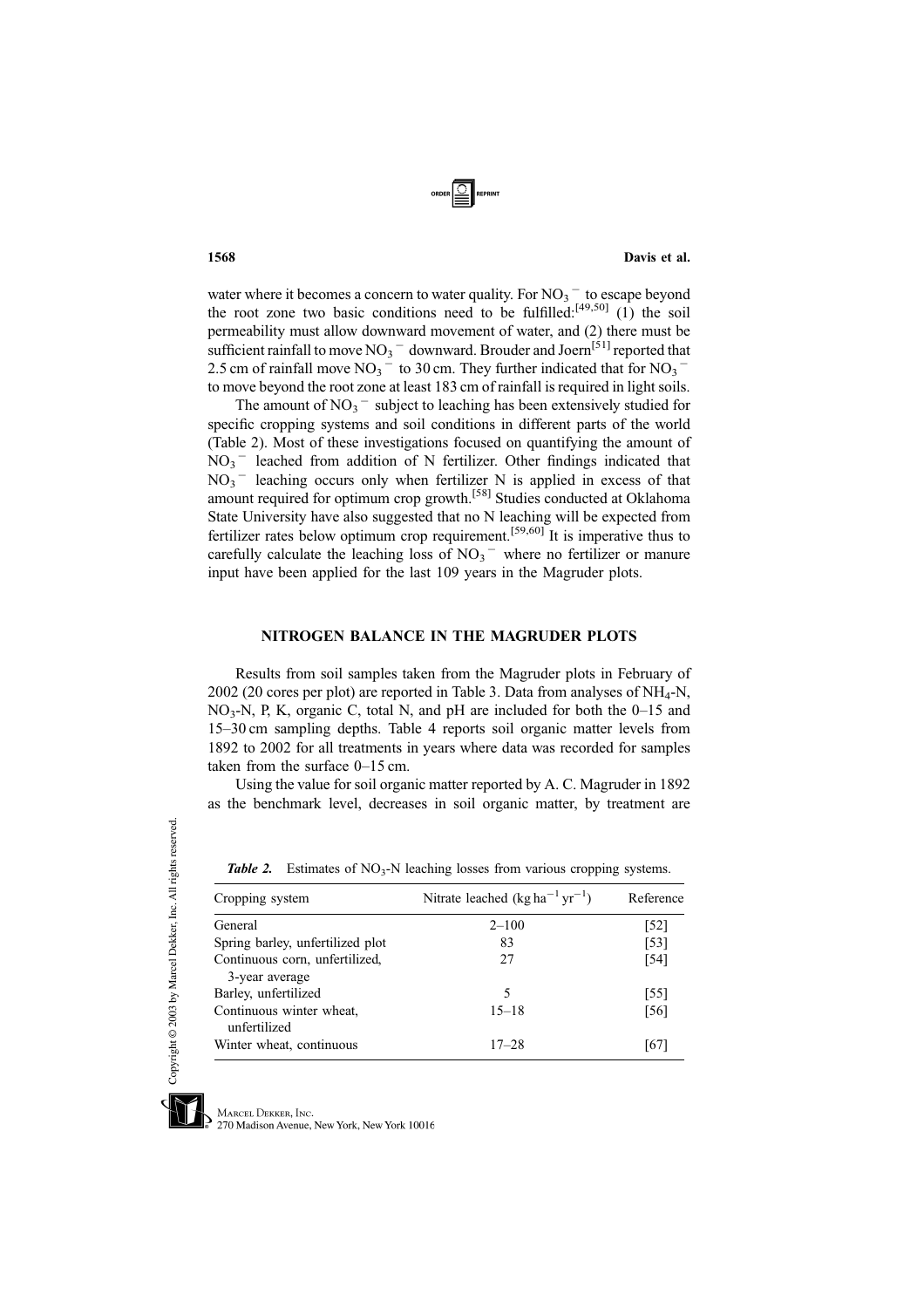|                        |                                        | <b>Table 3.</b> Results from surface soil (0-15 cm) samples taken from the Magruder plots in February, 2002.                                                        |                                            |                       |                 |                         |                |                                             |                            |
|------------------------|----------------------------------------|---------------------------------------------------------------------------------------------------------------------------------------------------------------------|--------------------------------------------|-----------------------|-----------------|-------------------------|----------------|---------------------------------------------|----------------------------|
| Treatment              | Depth<br>$\binom{cm}{c}$               | $(mg\,kg^{-1})$<br>$NH_4-N$                                                                                                                                         | $(\text{mgkg}^{-1})$<br>N <sub>03</sub> -N | $(\text{mg kg}^{-1})$ | $(mg\,kg^{-1})$ | <b>Organic</b><br>C (%) | N(%)<br>Total  | $\sum_{i=1}^{n}$                            | Eq                         |
| Manure                 | $0 - 15$                               | 6.85                                                                                                                                                                | 2.15                                       | 29.05                 | 271.75          | 0.867                   | 0.68           | 12.8                                        | 6.35                       |
|                        | $15 - 30$                              | 6.74                                                                                                                                                                | 3.2                                        | 0.09                  | 167.00          | 0.729                   | 0.63           | 11.6                                        | 6.39                       |
| Check                  |                                        | 4.87                                                                                                                                                                | 0.01                                       |                       | 149.15          | 0.586                   | 0.049          | 12.0                                        | 5.50                       |
|                        | $0 - 15$<br>$5 - 30$                   | 5.81                                                                                                                                                                | 2.94                                       | $6.98$<br>3.67        | 127.85          | 0.586                   | 0.050          | 11.7                                        | 5.65                       |
| $\sim$                 |                                        | 6.17                                                                                                                                                                | 0.62                                       | 40.03                 | 138.60          | 0.645                   | 0.053          |                                             | 5.33                       |
|                        | $0-15$<br>$15-30$<br>$0-15$<br>$15-30$ | 4.85                                                                                                                                                                | 0.13                                       | 16.00                 | 127.60          | 0.603                   | 0.055          |                                             |                            |
| È                      |                                        | 6.65                                                                                                                                                                |                                            |                       | 187.45          | 0.765                   | 0.070<br>0.058 |                                             | $5.59$<br>$4.70$<br>$4.70$ |
|                        |                                        | 6.55                                                                                                                                                                | 7.47                                       | 37.75<br>9.16         | 133.30          | 0.710                   |                |                                             |                            |
| NPK                    | $0 - 15$                               | 7.87                                                                                                                                                                | 2.3                                        | 38.48                 | 248.35          | 0.759                   | 0.072          | $10.9$<br>$0.9$<br>$0.9$<br>$10.4$<br>$0.6$ |                            |
|                        | $5 - 30$                               | 5.21                                                                                                                                                                | 7.01                                       | 9.47                  | 167.70          | 0.695                   | 0.060          | 11.6                                        | 5.36                       |
| <b>NPKI</b>            | $6-15$                                 | 7.39                                                                                                                                                                | 1.36                                       | 6.51                  | 250.05          | 0.791                   | 0.068          | 11.7                                        | 4.95                       |
|                        | $5 - 30$                               | 6.38                                                                                                                                                                | 6.12                                       | 8.33                  | 163.50          | 0.715                   | 0.059          | 12.2                                        | 5.87                       |
| soil: deionized water. |                                        | <i>Note</i> : NH <sub>4</sub> -N and NO <sub>3</sub> -N $-2$ M KCL extract; P and K $-$ Mehlich-3 extraction; Organic C and Total N $-$ dry combustion; pH $-1$ : 1 |                                            |                       |                 |                         |                |                                             |                            |

ORDER SEPRINT

N Balance in Magruder Plots 1569

Copyright © 2003 by Marcel Dekker, Inc. All rights reserved.



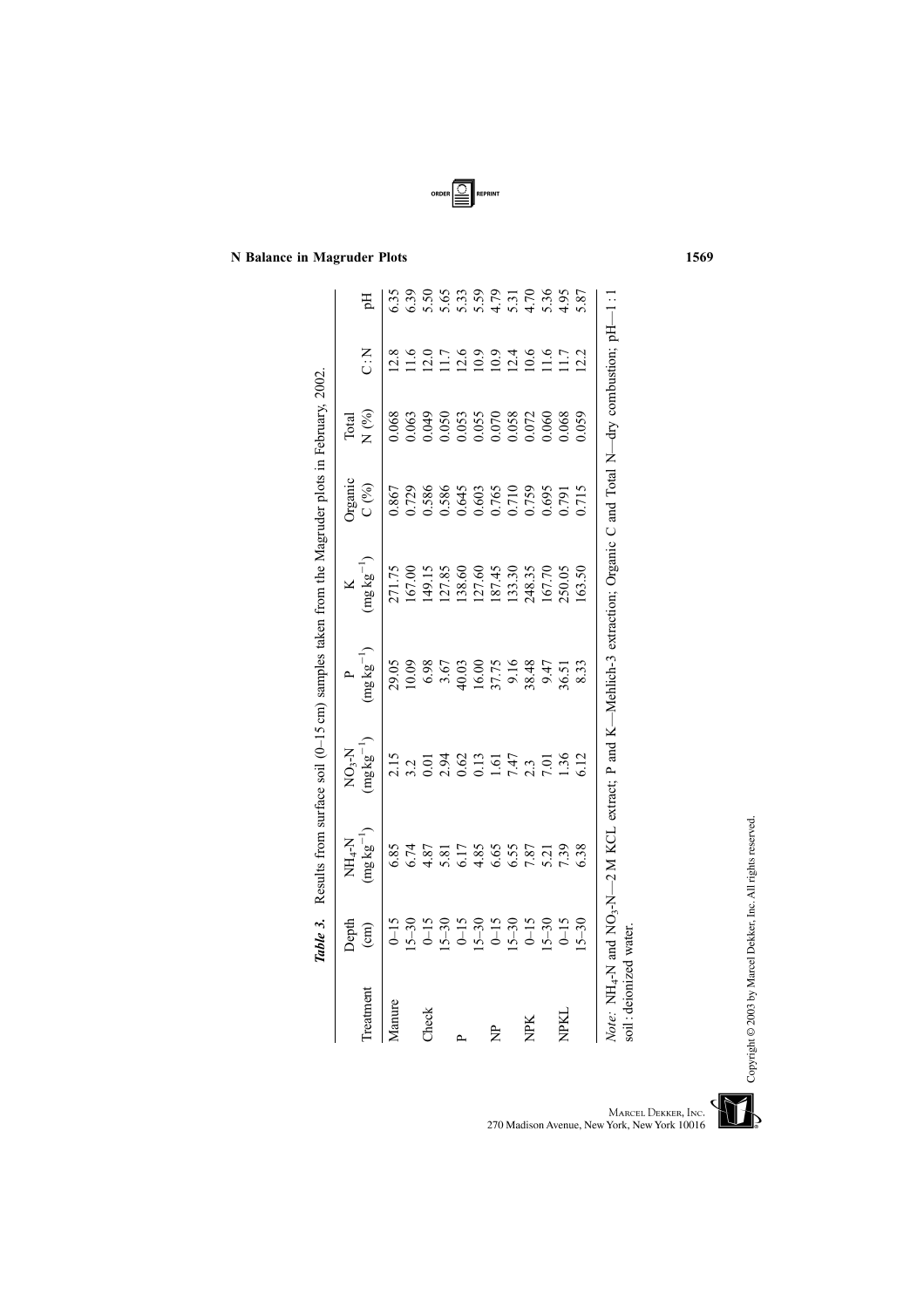

Table 4. Changes in surface (0–30 cm) soil organic matter levels in the Magruder plots, 1892–2002, Stillwater, OK.

|               | Organic matter $(\% )$ |       |      |      |            |             |  |  |
|---------------|------------------------|-------|------|------|------------|-------------|--|--|
| Crop year     | Manure                 | Check | P    | NP   | <b>NPK</b> | <b>NPKL</b> |  |  |
| 1892          | 3.58                   | 3.58  | 3.58 | 3.58 | 3.58       | 3.58        |  |  |
| 1926          | 2.68                   | 1.85  | NA   | NA   | NA         | NA          |  |  |
| 1938          | 2.32                   | 1.69  | 1.77 | 1.65 | 1.64       | 1.70        |  |  |
| 1954          | 1.76                   | 1.35  | NA   | NA   | NA         | NA          |  |  |
| 1978          | 1.54                   | 1.18  | NA   | NA   | NA         | NA          |  |  |
| 1990          | 2.15                   | 1.71  | 1.92 | 1.97 | 2.16       | 2.20        |  |  |
| 1991          | 2.15                   | 1.71  | 1.92 | 1.97 | 2.17       | 2.20        |  |  |
| 1992          | 2.13                   | 1.77  | 1.82 | 1.99 | 2.44       | 2.15        |  |  |
| 1993          | 2.12                   | 1.76  | 1.82 | 1.99 | 2.44       | 2.14        |  |  |
| 1994          | 2.44                   | 1.84  | 2.04 | 2.33 | 2.11       | 2.34        |  |  |
| 1995          | 2.56                   | 1.99  | 2.15 | 2.42 | 2.20       | 2.56        |  |  |
| 1996          | 2.52                   | 1.68  | 1.71 | 2.00 | 2.17       | 2.36        |  |  |
| 1997          | 2.40                   | 1.48  | 1.71 | 1.98 | 2.00       | 2.09        |  |  |
| 2001          | 1.49                   | 1.26  | 1.24 | 1.49 | 1.53       | 1.81        |  |  |
| 2002          | 1.60                   | 1.17  | 1.25 | 1.48 | 1.45       | 1.51        |  |  |
| OM decrease   | 1.98                   | 2.41  | 2.33 | 2.10 | 2.13       | 2.07        |  |  |
| Total $(\% )$ | 55                     | 67    | 65   | 59   | 59         | 58          |  |  |

Note: All years where organic matter levels were recorded are included. 1990–present: organic matter calculated by multiplying organic C in percent by 2.

estimated in Table 4. As is noted, organic matter levels decreased 55–67% depending on treatment. These results suggest that of the six treatments, application of manure resulted in the least amount of soil organic matter loss (note that manure is only applied every four years and was last applied in 1999). These results also indicate that most of the soil organic matter was lost in the first few years of cultivation. Although manure and supplemental N, P, K treatments are beneficial, they have not maintained organic matter levels in the soil and other measures must be taken to maintain and/or increase soil organic matter.

Using the 3.58% OM reported by A. C. Magruder, a bulk density of  $1.45 \text{ g cm}^{-3}$  (National Soil Survey Characterization database, http://vmhost. cdp.state.ne.us:96/SSSNB.html) and a C/N ratio of 11.6, initial total soil N in the 0–30 cm profile was estimated to be  $6890 \text{ kg N} \text{ ha}^{-1}$ . These were estimates for an undisturbed Kirkland silt loam (fine, mixed, thermic Udertic Paleustoll), found in a nearby cemetery known to have never been tilled.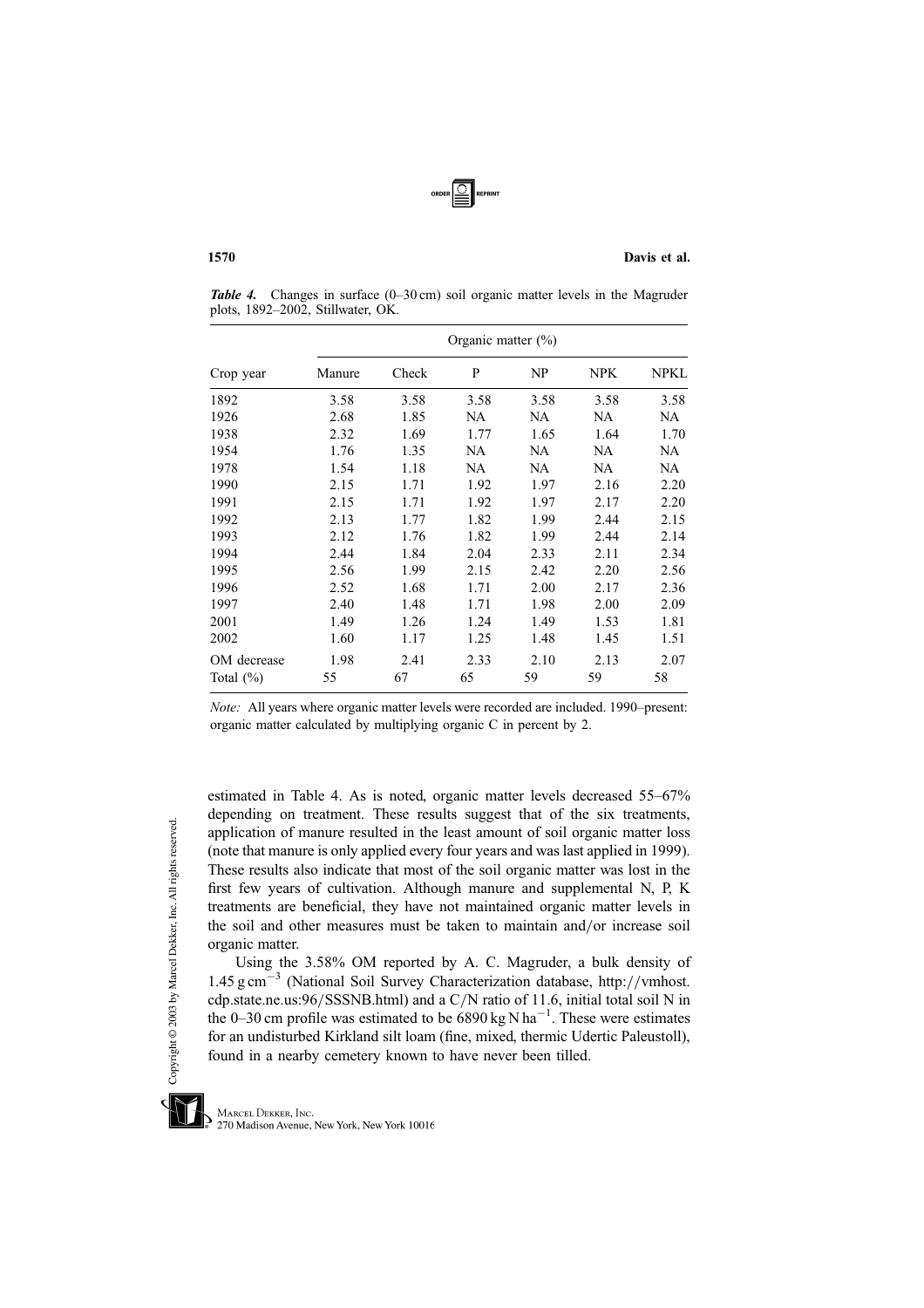

Table 5. Estimates of grain N removed in the Magruder plots from 1892 to 1929, and 1930 to 2001, Stillwater, OK.

| Crop year                                                  | Manure | Check | P     | NP    | <b>NPK</b> | NPKL. |
|------------------------------------------------------------|--------|-------|-------|-------|------------|-------|
| Grain N removed,<br>$\text{kg}$ ha <sup>-1</sup> 1892-1929 | 1,191  | 761   | 761   | 761   | 761        | 761   |
| Grain N removed,<br>$kg ha^{-1}$ 1930-2001                 | 2.995  | 2.047 | 2,183 | 3.214 | 3,229      | 3,330 |
| Total, $kg ha^{-1}$                                        | 4,186  | 2,808 | 2.944 | 3.975 | 3.990      | 4,091 |
| Average per<br>year, kg ha <sup><math>-1</math></sup>      | 38.4   | 25.7  | 27.0  | 36.5  | 36.6       | 37.5  |

Note: From 1892 to 1929, there were two plots (Check and Manure). The Check, P, NP, NPK, and NPKL plots were split from the original Check where no N had been applied, thus the same grain N removed is reported for all these plots from 1892 to 1929.

Total grain N removed after 109 years of continuous wheat production in the Magruder plots is reported in Table 5. These estimates come from multiplying actual grain yield by percent N in the grain. In years where percent N was not analytically determined, a fixed value of 2.28% N in the grain was used. As reported by Gauer et al.<sup>[61]</sup> and Halvorson et al.<sup>[62]</sup> increasing N level (manure or inorganic N fertilizer) resulted in increased grain N removal. The average grain N uptake ranged from 25.7 to  $38.4 \text{ kg ha}^{-1} \text{ yr}^{-1}$ , consistent with long-term results reported by Bauer et al.<sup>[63]</sup>

In terms of N balance, grain N removal can be reliably estimated (as reported in Table 5) from the Magruder plots over this 109-year period because we have complete yield records from all these plots and reasonable data for grain N concentration. Also, N applied as fertilizer is well known, because records of the amounts and sources used have been meticulously recorded over time. The rates have varied somewhat as a function of production levels, but this has not affected the reliability for which N balance can be reported (Table 1). However, the other components of N balance from these plots are much more cumbersome and require several assumptions and reliance on previously published data that may or may not be consistent with winter wheat production in the Central Great Plains region. Albeit that these problems exist, a summary of the sources of N addition and removal is reported in Table 6.

When these native prairie soils were first tilled, A. C. Magruder reported that the soil organic matter level was 3.58%. While many scientists do not concur on the effect of fertility applications (organic or inorganic) on the  $C : N$ ratio in soils, they do agree that the C : N ratio of most virgin prairie soils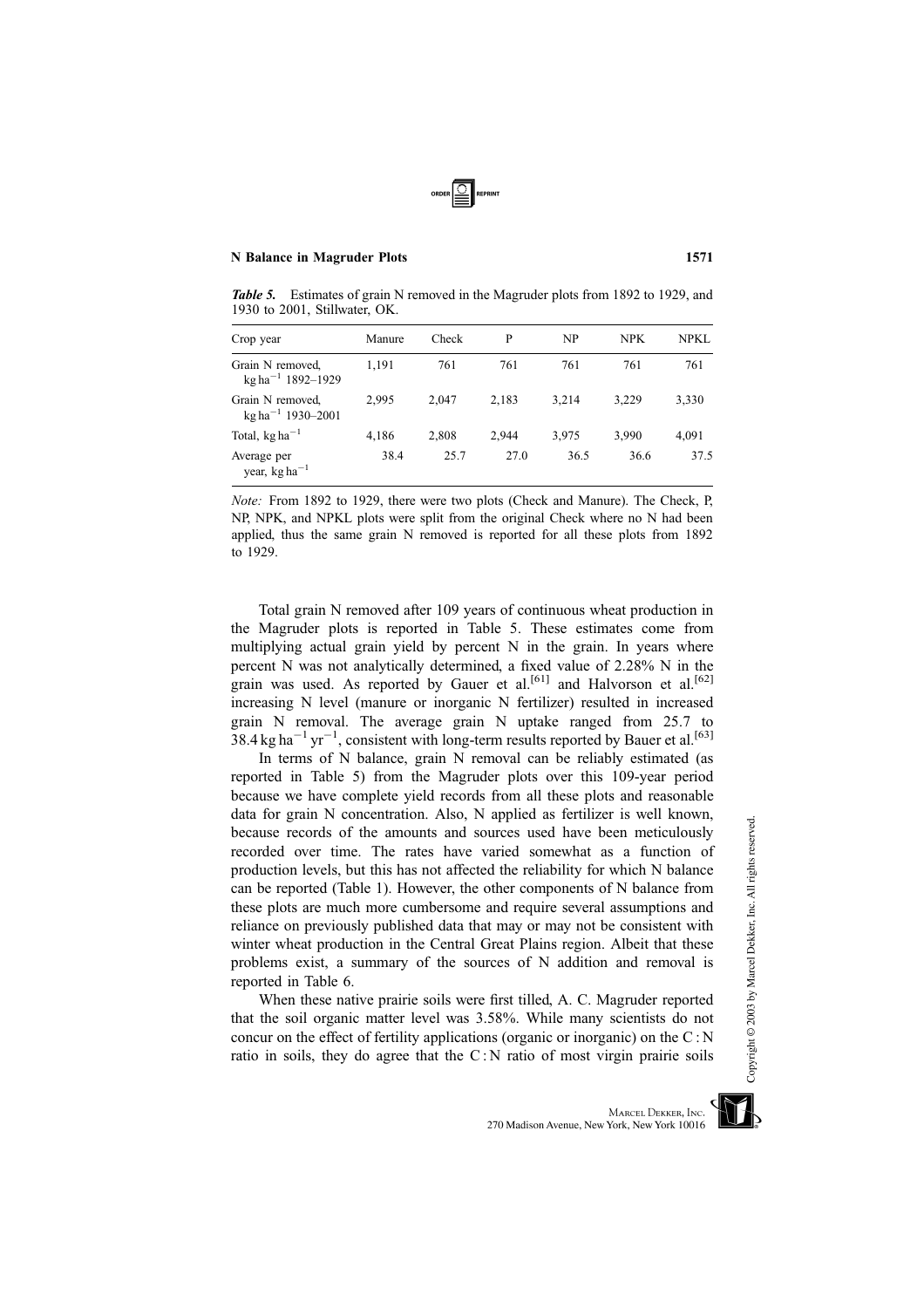

Table 6. Estimates of total amounts of N applied and removed from the Magruder plots from 1892 to 2001, Stillwater, OK.

| N source/sink                                                       | Manure | Check        | P              | NP     | <b>NPK</b> | NPKL   |
|---------------------------------------------------------------------|--------|--------------|----------------|--------|------------|--------|
| Total soil N in organic<br>matter, 1892, $kg ha^{-1}$               | 6,890  | 6,890        | 6,890          | 6,890  | 6,890      | 6,890  |
| N applied from<br>rainfall, kg ha <sup>-1</sup>                     | 545    | 545          | 545            | 545    | 545        | 545    |
| N fertilizer applied,<br>$kg ha^{-1}$                               | 4,200  | $\mathbf{0}$ | $\mathbf{0}$   | 3,321  | 3,321      | 3,321  |
| N from non-symbiotic<br>N fixation <sup>a</sup> kg ha <sup>-1</sup> | 109    | 218          | 218            | 146    | 146        | 146    |
| $Additions + initial total$                                         | 11,744 | 7,653        | 7,653          | 10,902 | 10,902     | 10,902 |
| N removed in the<br>grain, $kg ha^{-1}$                             | 4,186  | 2,808        | 2,944          | 3,975  | 3,990      | 4,091  |
| Estimated plant N<br>loss, $kg ha^{-1}$                             | 1,726  | 1,252        | 1,252          | 1,614  | 1,614      | 1,614  |
| Soil denitrification,<br>$kg ha^{-1}$                               | 769    | 265          | 265            | 664    | 664        | 664    |
| Nitrate-N leaching<br>losses, $kg ha^{-1}$                          | 470    | 306          | 306            | 436    | 436        | 436    |
| Removal (loss) total                                                | 7,151  | 4,631        | 4,767          | 6,689  | 6,704      | 6,805  |
| Total soil N in<br>organic matter, 2002,<br>$kg ha^{-1}$            | 3,198  | 2,411        | 2,657          | 3,149  | 3,247      | 3,124  |
| Total unaccounted                                                   | 1,395  | 611          | 229            | 1,064  | 951        | 973    |
| kg N unaccounted $yr^{-1}$                                          | 13     | 6            | $\overline{2}$ | 10     | 9          | 9      |

<sup>a</sup>Includes an added 37 kg N ha<sup>-1</sup> for the 37 years where no N had been applied, from 1892 to 1929, assuming  $2 \text{ kg } N \text{ ha}^{-1} \text{ yr}^{-1}$  fixed via non-symbiotic N in the 0-N plots and 1 kg  $N \text{ ha}^{-1} \text{ yr}^{-1}$  where N was applied.

was approximately  $10:1.^{[64-67]}$  At 3.58% organic matter, a C: N ratio of  $10:1$ , and a bulk density of  $1.45 \text{ g cm}^3$ , this would translate into 6890 kg of N in the 0–30 cm profile in 1892 when the Magruder plots were tilled for the very first time.

For the central region of Oklahoma, the National Atmospheric Deposition Program<sup>[68]</sup> reports average wet deposition of N from  $NO_3$ <sup>-</sup> and  $NH_4$ <sup>+</sup> to range somewhere between 4 and 5 kg N ha<sup>-1</sup>. This is consistent with average chemical rain gauge data reported by Sharpley et al.<sup>[69]</sup> at El Reno (60 miles south west of the Magruder plots) of 5.54 kg N ha<sup>-1</sup> yr<sup>-1</sup>. Using an average of  $5 \text{ kg }$  N ha<sup>-1</sup> yr<sup>-1</sup> deposited in the rainfall, this resulted in a total addition of 545 kg N ha<sup>-1</sup> (Table 6).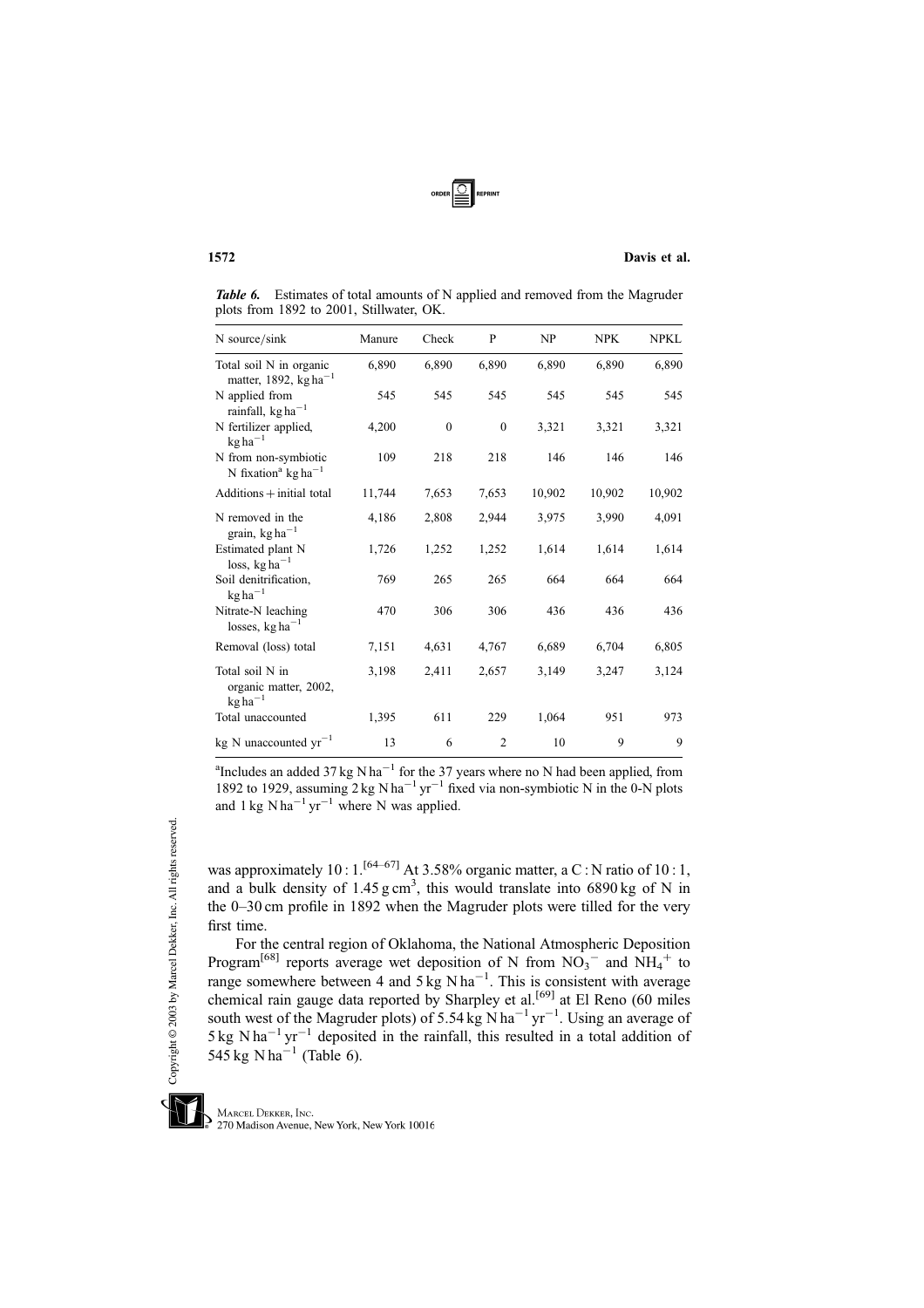Nitrogen applied from manure and as inorganic N ranged from 3321 (NP, NPK, and NPKL) to  $4200 \text{ kg N} \text{h} \text{a}^{-1}$ . These would have been the same, but the Manure plots received N from 1892 to 1929, whereas the NP, NPK, and NPKL plots were derived from a larger ''Check'' that received no N for the first 37 years. Since 1929, the NP, NPK, NPKL, and Manure plots have received the exact same amount of total N applied. Nitrogen addition via nonsymbiotic N fixation was estimated to be  $1 \text{ kg N} \text{ ha}^{-1} \text{ yr}^{-1}$  for plots receiving N fertilizer and  $2 \text{ kg } \text{N} \text{ ha}^{-1} \text{ yr}^{-1}$  in plots receiving no N.

Total N losses via denitrification over the past 109 years were calculated by combining the unfertilized soil denitrification estimates calculated using Burford and Bremner<sup>[25]</sup> with the estimated denitrification rate of spring applied fertilizer to wheat.<sup>[35]</sup> All calculations were based on a constant bulk density of  $1.64 \text{ g cm}^{-3}$  over an area of 0.02 ha to a depth of 15.24 cm. Where soil organic matter contents were available, total C contents were calculated using the conversion equation of Ranney.[70] Using these research reports, denitrification losses ranged between 265 and 769 kg  $N$  ha<sup>-1</sup> over the 109-year period.

Plant N loss was calculated using previously published work by Kanampiu et al.<sup>[45]</sup> on winter wheat in this same area. Using a 12 kg  $N$ ha<sup>-1</sup> yr<sup>-1</sup> estimate of Kanampiu et al.,<sup>[45]</sup> 1308 kg N ha<sup>-1</sup> would be lost over a period of 109 years, however, this would not have been accurate for all plots since different total N rates were applied over this 109-year period. By correlating plant N loss with applied N rate from Kanampiu et al.,  $[45]$  a linear regression equation was developed to quantify the relationship between plant N loss and applied N rate whereby plant N loss  $= 0.1098 *$  applied N rate  $+11.49$ . Using this equation, plant N losses ranged from 1252 to  $1726 \text{ kg} \text{ N} \text{ ha}^{-1}$ .

Since conditions favoring leaching have occurred in the Magruder plots, we contemplated using the  $5 \text{ kg ha}^{-1} \text{ yr}^{-1}$  leaching losses suggested by Bergström.<sup>[55]</sup> Using this estimate, the total amount of N leached would have been 545 kg  $N$  ha<sup>-1</sup> over the 109-year period. However, we wanted to consider total N loading as this would be expected to influence the total amount lost via leaching. Thus, work by  $\operatorname{CSIRO}^{[71]}$  was applied here indicating that  $4\%$  of the total amount present and/or applied (total soil N, rainfall additions, non-symbiotic N, and fertilizer N). Using this value, leaching losses ranged from 306 to 470 kg N ha<sup>-1</sup> (Table 6).

Nitrogen remaining in the soil organic matter was estimated by collecting comprehensive soil samples  $(0-15$  and  $15-30$ ) from all plots and determining organic C and total N by dry combustion.<sup>[72]</sup> Total N in kg ha<sup>-1</sup> in the 0–30 cm profile in 2002 was computed using a bulk density of  $1.64$  g cm<sup>3</sup>, determined from measurements taken within the ''Check'' plot. This is much higher than the bulk density value used for this Kirkland silt loam when it was first

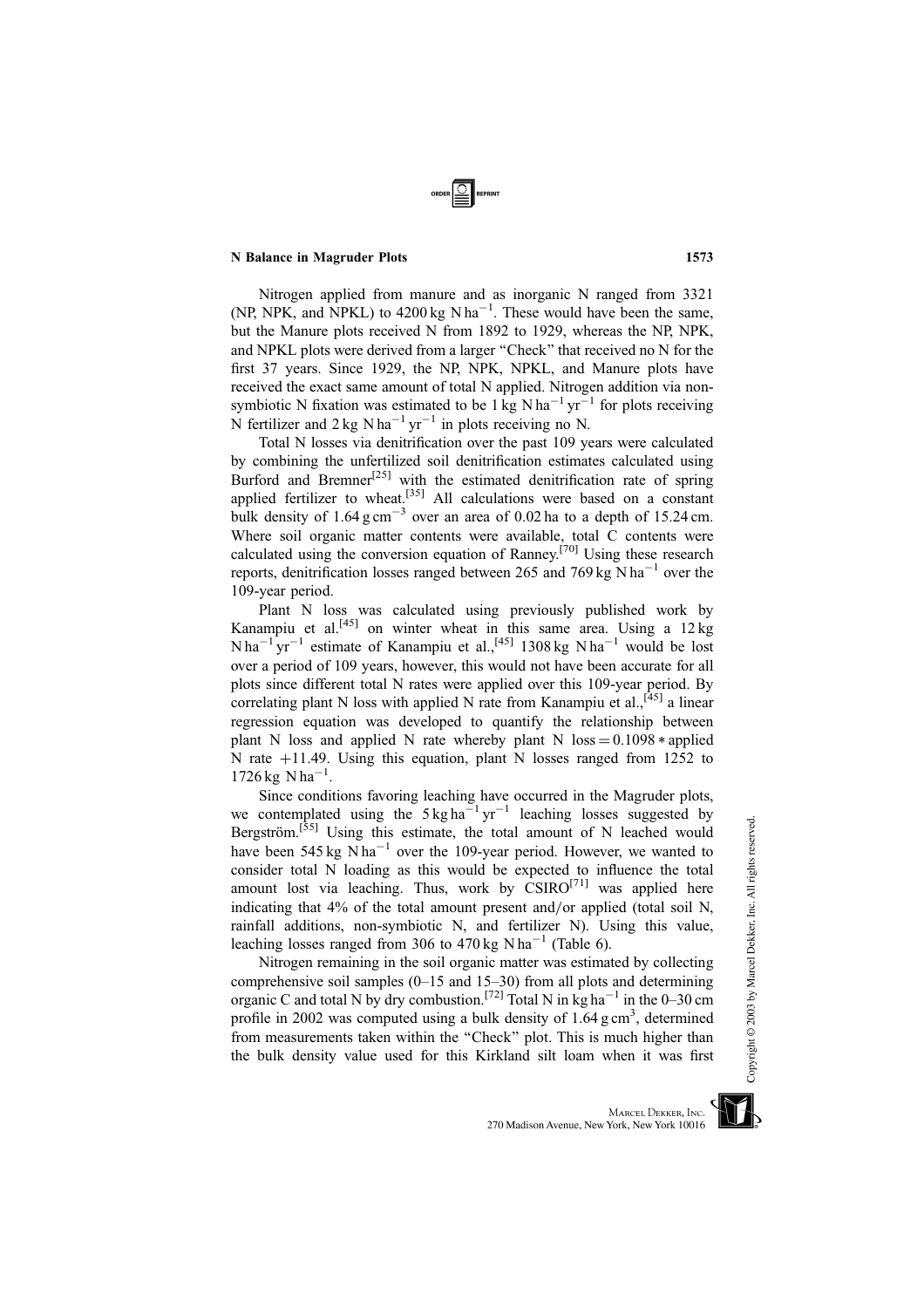cultivated (1.45 g cm<sup>3</sup>). Total soil N in the surface  $0-30$  cm ranged from 2411 to  $3247 \text{ kg ha}^{-1}$  for samples collected in 2002. Over the 109 years, this represented a decrease in soil organic N from the original 6890 kg  $N$  ha<sup>-1</sup> of up to  $4479 \text{ kg ha}^{-1}$  (Check, Table 6).

By subtracting the sum of N removed in the grain, plant N loss, soil denitrification,  $NO_3$ <sup>-</sup> leaching, and total soil N in 2002, from the sum of total soil N in 1892, N applied in rainfall, N applied from fertilizer, and non-symbiotic N fixed, a balance by treatment is reported in Table 6. The total amount of N unaccounted for using these inputs ranged from 229 to  $1395 \text{ kg}$  N ha<sup>-1</sup> over the 109 years included in this work. The largest amount of unaccounted N was recorded for the Manure plots which have also received the highest amount of applied N. As was indicated in methods, the Manure plot was the only one receiving any kind of applied N for the first 37 years, and as a result, total N loading was higher. In the two plots that have never received applied N, the total amount unaccounted was less in the plot receiving added P than in the check (no nutrients applied over this 109 year period). Total amounts of N removed in the grain were similar for these two plots, as were estimates of  $NO<sub>3</sub>-N$ leaching, plant N loss, denitrification, and non-symbiotic N fixation. Thus the major differences were in the final estimate of total soil N in the 0–30 cm profile.

Because of the complexity of a 109-year-old continuous wheat production system, dependent upon yearly environmental changes that influence each of the parameters estimated or predicted in this work, we did not expect to arrive at an N balance of zero. Accounting for the entire N in this system would have required incredibly sophisticated monitoring at the onset of the trial in 1892. Obviously this was a technological impossibility in 1892, and to some extent is not functionally possible today. Table 6 meets the objectives of our work, providing an estimate of N balance in a long-term experiment where N has been applied and removed for 109 years. If more N was applied, more N was unaccounted for. As a percent of the total  $(additions + initial amount present in the profile)$ , unaccounted N ranged from 2.9 to 11.8%. Considering the time spanned, variety changes, influence of the environment, and the errors associated with estimated additions and losses over the years, the N balance values reported here should be used with some caution.

For the Manure plots (109 years), the estimate of NUE (N removed in the grain, minus N removed in the grain of the check plots, divided by the rate of N applied) was 32.8%. This is consistent with values of 33% reported by Raun and Johnson<sup>[41]</sup> for cereal grain production worldwide. Over the last 71 years (1930–2001), NUE in the Manure, NP, NPK, and NPKL plots was 29, 35, 36, and 39%. It is not entirely clear why the NUE in the NPKL plot was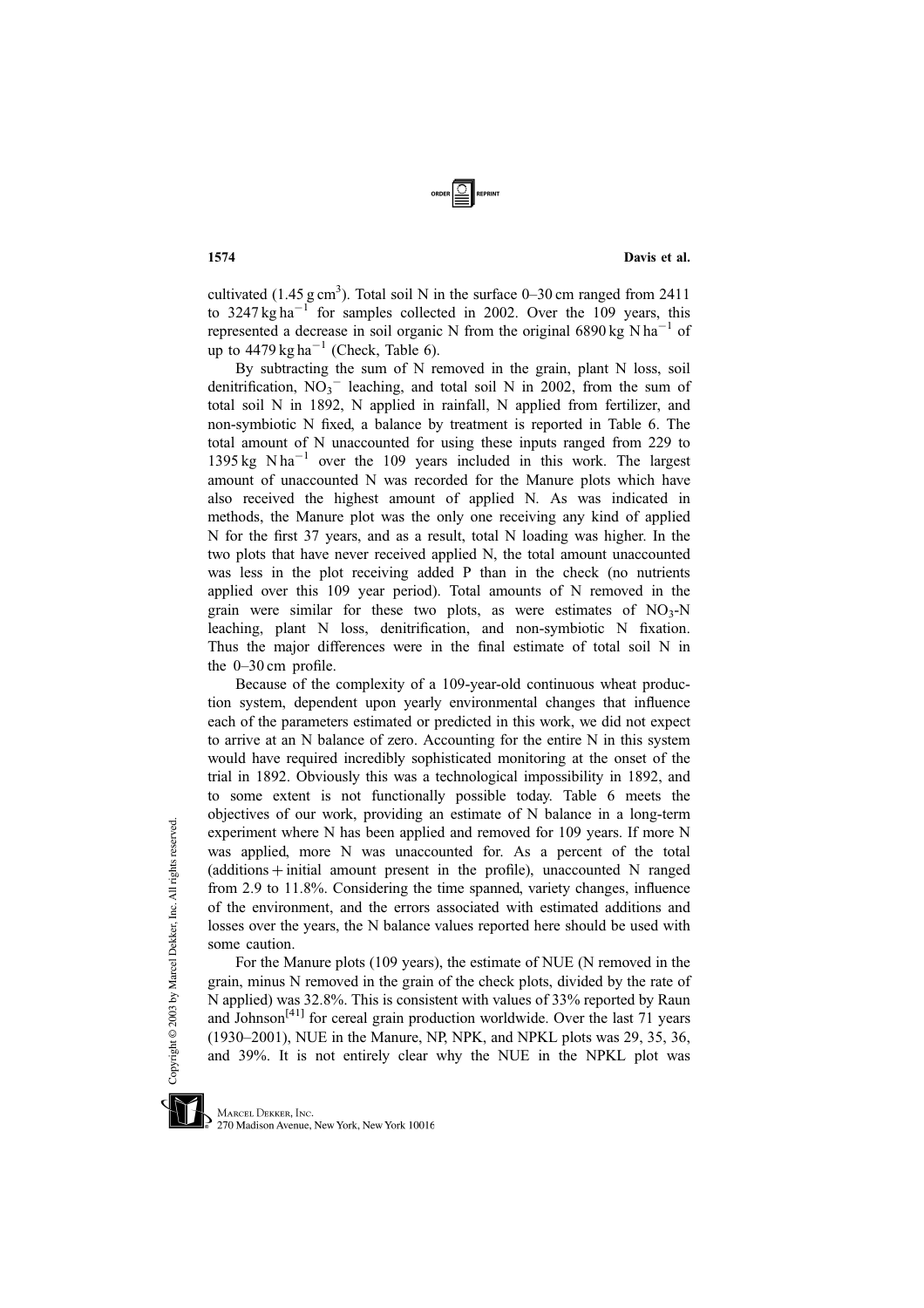higher compared to that reported for the Manure plot, however, this could be due to the inefficiency of applying N every four years (Manure) vs. every year (NPKL).

# **REFERENCES**

- 1. Elliott, E.T. Aggregate structure and carbon, nitrogen and phosphorous in native and cultivated soils. Soil Sci. Soc. Am. J. 1986, 50, 627–633.
- 2. House, G.J.; Stinner, B.R.; Crossley, D.A., Jr.; Odum, E.P.; Langdale, G.W. Nitrogen cycling in conventional and no-tillage agroecosystems in the southern Piedmont. J. Soil Water Conserv. 1984, 39, 194–200.
- 3. Boman, R.K.; Taylor, S.L.; Raun, W.R.; Johnson, G.V.; Bernardo, D.J.; Singleton, L.L. The Magruder Plots: A Century of Wheat Research in Oklahoma; Okla. Agric. Exp. Sta.: Stillwater, OK, 1996.
- 4. Sanchez, L.; Diez, J.A.; Vallejo, A.; Catagena, M.C.; Polo, A. Estimation of mineralized organic nitrogen in soil using nitrogen balances and determining available nitrogen by the electro-ultrafiltration technique: application to Mediterranean climate soils. J. Agric. Food Chem. 1998, 46, 2036–2043.
- 5. Ma, B.L.; Dwyer, L.M.; Gregorich, E.G. Soil nitrogen amendment effects on seasonal nitrogen mineralization and nitrogen cycling in maize production. Agron. J. 1999, 91, 1003–1009.
- 6. Rasmussen, P.E.; Douglas, C.L., Jr.; Collins, H.P.; Albrecht, S.L. Longterm cropping system effects on mineralizable nitrogen in soil. Soil Biol. Biochem. 1998, 30, 1829–1837.
- 7. Gil, J.L.; Fick, W.H. Soil nitrogen mineralization in mixtures of eastern gamagrass with alfalfa and red clover. Agron. J. 2001, 93, 902–910.
- 8. Ledgard, S.F.; Jarvis, S.C.; Hatch, D.J. Short-term nitrogen fluxes in grassland soils under different long-term nitrogen management regimes. Soil Biol. Biochem. 1998, 30, 1233–1241.
- 9. Weinhold, B.J.; Halvorsen, A.D. Nitrogen mineralization responses to cropping, tillage, and nitrogen rate in the northern Great Plains. Soil Sci. Soc. Am. J. 1999, 63, 192–196.
- 10. Tabatabai, M.; Al-Khafaji, A. Comparison of nitrogen and sulphur mineralization in soils. Soil Sci. Soc. Am. J. 1980, 44, 1000–1006.
- 11. Stevenson, F.J. Origin and distribution of nitrogen in soil. In Nitrogen in Agricultural Soils; Stevenson, F.J., Ed.; ASA: Madison, WI, 1982; Agron. No. 22.
- 12. Jurgensen, M.F. Relationship between non symbiotic nitrogen fixation and soil nutrient status: a review. J. Soil Sci. 1973, 24, 512–522.

MARCEL DEKKER, INC.

270 Madison Avenue, New York, New York 10016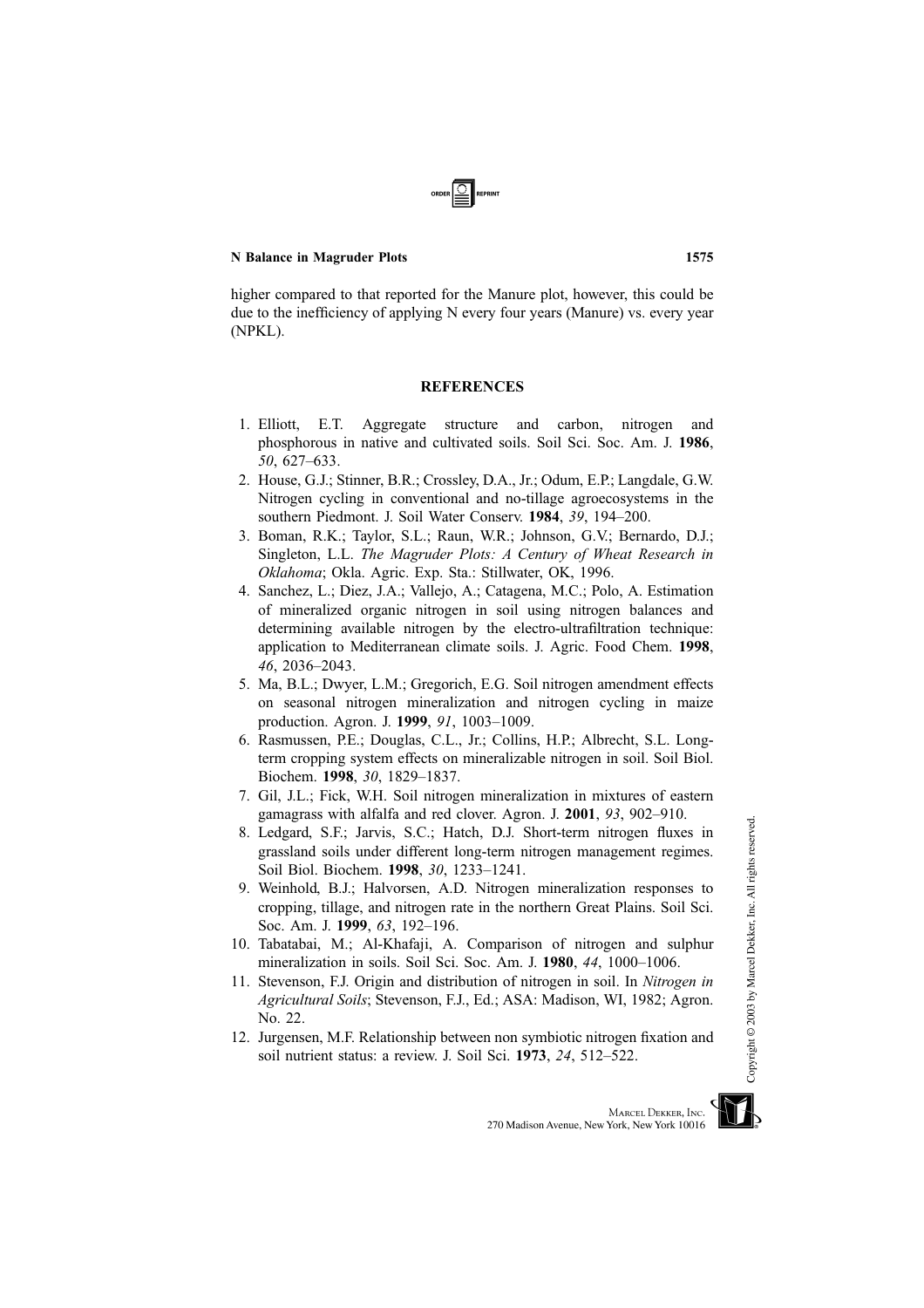- 13. DeLuca, T.H.; Drinkwater, L.E.; Wiefling, B.A.; DeNicola, D.M. Freeliving nitrogen-fixing bacteria in temperate cropping systems: influence of nitrogen source. Biol. Fertil. Soils 1995, 23, 140–144.
- 14. Roper, M.M. Field measurements of nitrogenase activity in soils amended with wheat straw. Aust. J. Agric. Res. 1983, 34, 725–739.
- 15. Lamb, J.A.; Doran, J.W.; Peterson, G.A. Non-symbiotic dinitrogen fixation in non-till and conventional wheat-fallow systems. Soil Sci. Soc. Am. J. 1987, 51, 356–361.
- 16. Gibson, A.H.; Roper, M.M.; Halsall, D.M. Nitrogen fixation not associated with legumes. In Advances in Nitrogen Cycling in Agricultural Ecosystems; Wilson, J.R., Ed.; Cambrian News Ltd: Aberystwyth, UK, 1987.
- 17. Steyn, P.L.; Delwiche, C.C. Nitrogen fixation by nonsymbiotic microorganisms in some California soils. Environ Sci. Tech. 1970, 4, 1122–1128.
- 18. Post, W.M.; Kwon, K.C. Soil carbon sequestration and land use change: processes and potential. Global Change Biol. 2000, 6, 317–327.
- 19. Rice, C.W. Belowground Carbon Allocation and Cycling in Tallgrass Prairie and Wheat Ecosystems; Great Plains Climate Change Meeting of NIGEC: Lincoln, NE, March 1999.
- 20. Cihacek, L.J.; Ulmer, M.G.; Seaholm, J.; Kimble, J. Estimation of Soil Carbon from Historical Soil Test Data and Soil Survey Information within MLRA56 in Carbon: Exploring the Benefits to Farmers and Society, Des Moines, Iowa; Chariton Valley Resource Conservation and Development, Centerville, Iowa, 2000. Retrieved March 22, 2002 from World Wide Web: http://www.cvrcd.org/carbon.htm.
- 21. Wander, M.M.; Traina, S.J.; Stinner, B.R.; Peters, S.E. Organic and conventional management effects on biologically active soil organic matter pools. Soil Sci. Soc. Am. J. 1994, 58, 1130–1139.
- 22. Paustian, K.; Andren, O.; Janzen, H.J.; Lal, R.; Smith, P.; Tian, G.; Tiessen, H.; van Noorwijk, M.; Woomer, P.L. Agricultural soils as a sink to mitigate  $CO<sub>2</sub>$  emissions. Soil Use Mgt. 1997, 13, 230–244.
- 23. Jambert, C.; Seca, D.; Delmas, R. Quantification of N-losses as NH3, NO, and  $N<sub>2</sub>O$  and  $N<sub>2</sub>$  from fertilized maize fields in southwestern France. Nutr. Cycl. Agroecosys. 1997, 48, 91–104.
- 24. Pu, G.; Saffigna, P.G.; Strong, W.M. Potential for denitrification in cereal soils of northern Australia after legume or grass-legume pasture. Soil Biol. Biochem. 1999, 31, 667–675.
- 25. Burford, J.R.; Bremner, J.M. Relationships between the denitrification capacities of soil and total, water-soluble and readily decomposable soil organic matter. Soil Biol. Biochem. 1975, 7, 389–394.
- 26. Parsons, L.L.; Murray, R.E.; Smith, M.S. Soil denitrification dynamics: spatial and temporal variations of enzyme activity, populations, and nitrogen gas loss. Soil Sci. Soc. Am. J. 1991, 55, 90–95.

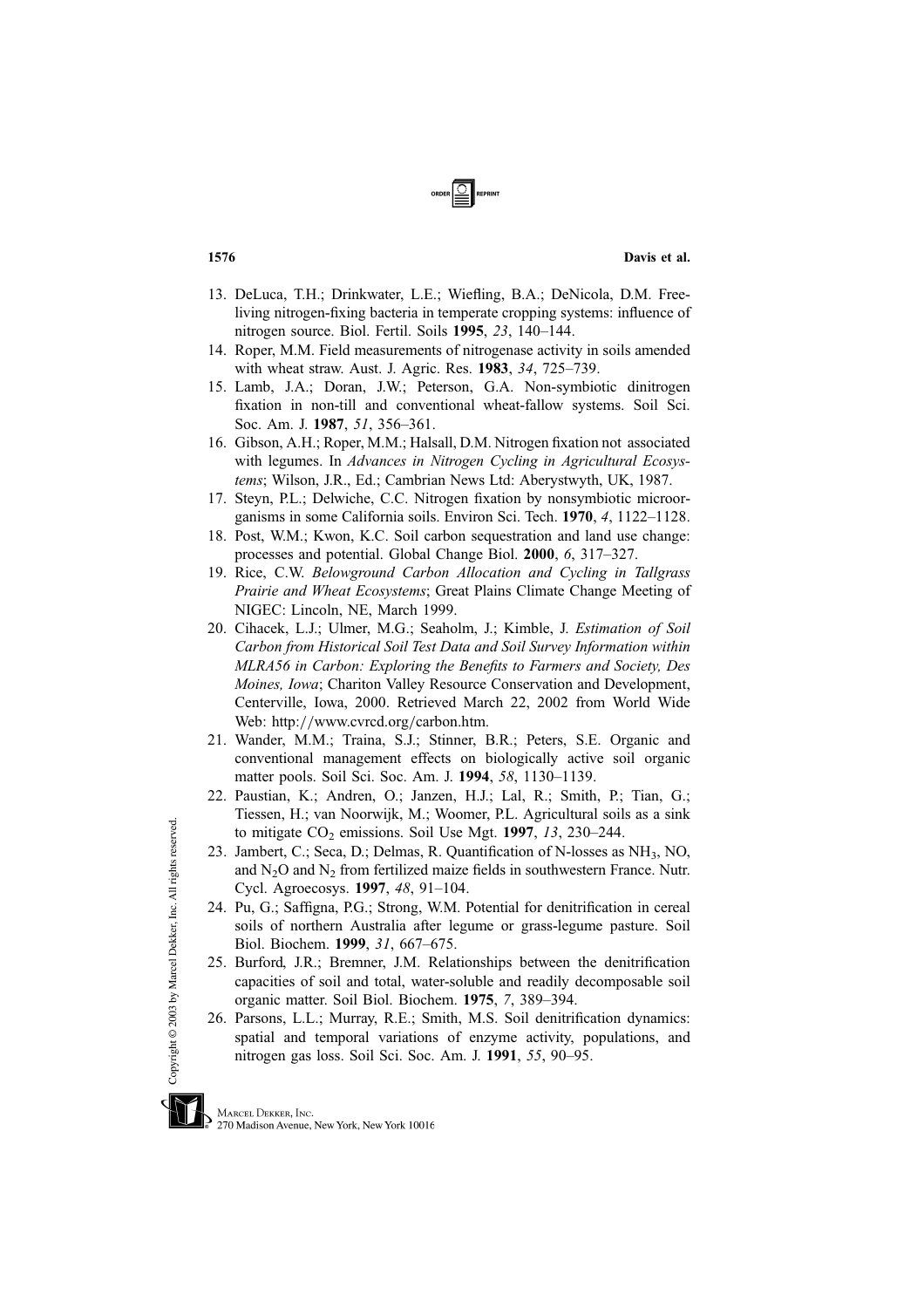- 27. Parkin, T.B.; Robinson, J.A. Stochastic models of soil denitrification. Appl. Environ. Microbiol. 1989, 55, 72–77.
- 28. Robertson, G.P.; Huston, M.A.; Evans, F.C.; Tiedje, J.M. Spatial variability in a successional plant community: patterns of nitrogen availability. Ecology 1988, 69, 1517–1524.
- 29. Parkin, T.B. Soil microsites as a source of denitrification variability. Soil Sci. Soc. Am. J. 1987, 51, 1194-1199.
- 30. Groffman, P.M.; Tiedje, J.M. Denitrification in north temperate forest soils: spatial and temporal patterns at the landscape and seasonal scales. Soil Biol. Biochem. 1989, 21, 613–620.
- 31. Myrold, D.D. Denitrification in ryegrass and wither wheat cropping systems of western Oregon. Soil Sci. Soc. Am. J. 1988, 52, 412–416.
- 32. Eichner, M.J. Nitrous oxide emission from fertilized soils: summary of available data. J. Environ. Qual. 1990, 19, 272–280.
- 33. Avalakki, U.K.; Strong, W.M.; Saffigna, P.G. Measurements of gaseous emissions from denitrification of applied nitrogen-15. III. Field measurements. Australian J. Soils Res. 1995, 33, 101–111.
- 34. Strong, W.M.; Cooper, J.E. Application of anhydrous ammonia or urea during the fallow period for winter cereals on the Darling Downs, Queensland. I. Effect of time of application on soil mineral N at sowing. Australian J. Soils Res. 1992, 30, 695–709.
- 35. Strong, W.M.; Saffigna, P.G.; Cooper, J.E.; Cogle, A.L. Application of anhydrous ammonia or urea during the fallow period for winter cereals on the Darling Downs, Queensland. II. The recovery of 15N by wheat and sorghum in soil and plant at harvest. Australian J. Soils Res. 1992, 30, 710–721.
- 36. Powlson, D.S.; Saffigna, P.G.; Kragt-Cottar, M.K. Denitrification at suboptimal temperatures in soils from different climatic zones. Soil Biol. and Biochem. 1988, 20, 719–723.
- 37. Aulakh, M.S.; Rennie, D.A.; Paul, E.A. The effect of various clover management practices on gaseous nitrogen loss and mineral nitrogen accumulation. Canadian J. Soil Sci. 1983, 63, 593–605.
- 38. Aulakh, M.S.; Rennie, D.A.; Paul, E.A. Field studies on gaseous N losses under continuous wheat verses a wheat fallow rotation. Plant Soil 1983, 75, 15–27.
- 39. Buresh, R.J.; Woodhead, T.; Shepherd, K.D.; Flordelis, E.; Cabangon, R.C. Nitrogen accumulation and loss in an mungbean/lowland rice cropping system. Soil Sci. Soc. Am. J. 1989, 53, 477–482.
- 40. de Catanzaro, J.B.; Beauchamp, E.G. The effect of some carbon substrates on denitrification rates and carbon utilization in soil. Biol. Fertil. Soils 1985, 1, 183–187.



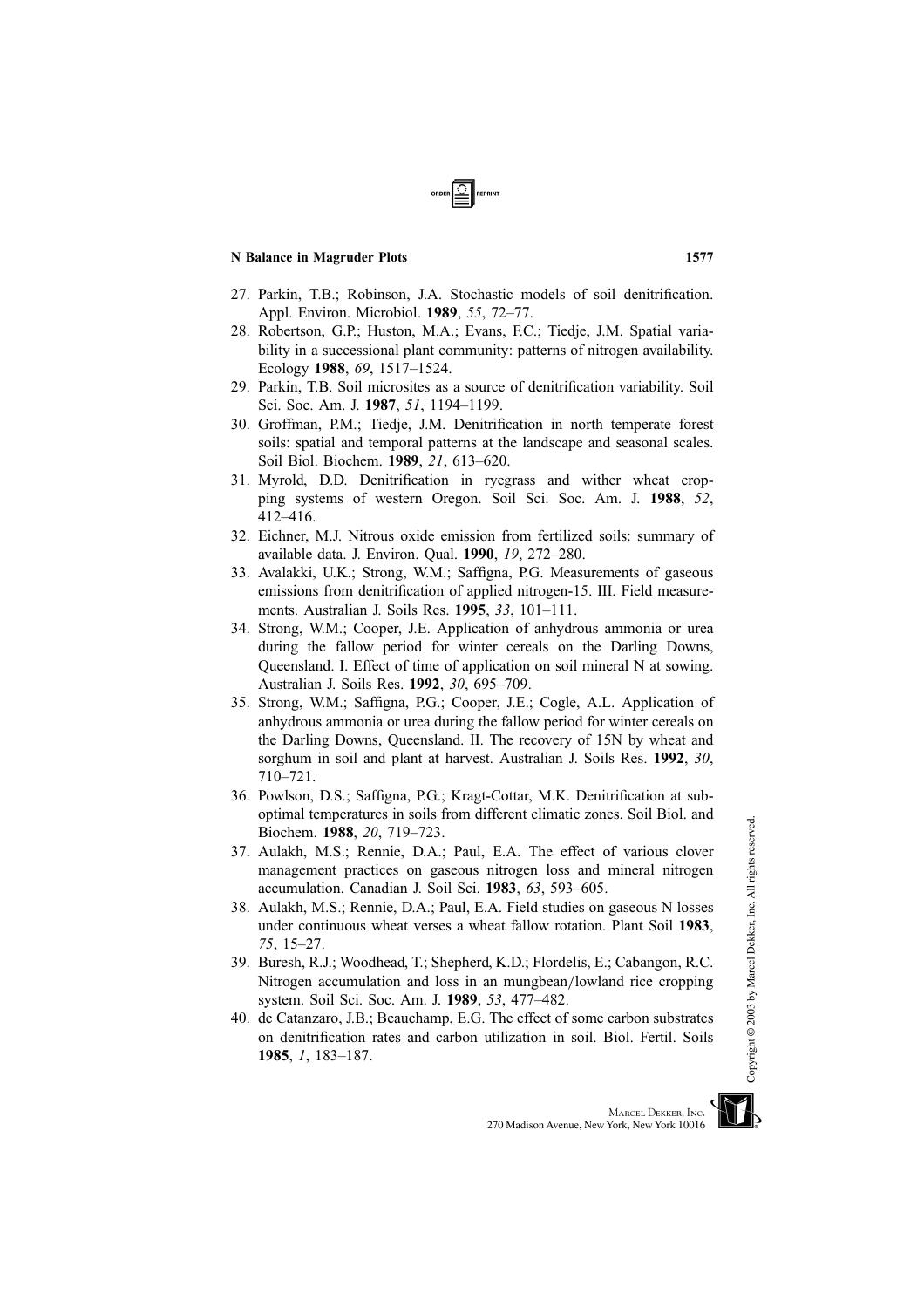- 41. Raun, W.R.; Johnson, G.V. Improving nitrogen use efficiency for cereal production. Agron. J. 1999, 91, 357–363.
- 42. Harper, L.A.; Sharpe, R.R.; Langdale, G.W.; Giddens, J.E. Nitrogen cycling in a wheat crop: soil, plant and aerial nitrogen transport. Agron. J. 1987, 79, 965–972.
- 43. Francis, D.D.; Schepers, J.S.; Vigil, M.F. Post-anthesis nitrogen loss from corn. Agron. J. 1993, 85, 659–663.
- 44. Daigger, L.A.; Sander, D.H.; Peterson, G.A. Nitrogen content of winter wheat during growth and maturation. Agron. J. 1976, 68, 815–818.
- 45. Kanampiu, F.K.; Raun, W.R.; Johnson, G.V. Effect of nitrogen rate on plant nitrogen loss in winter wheat varieties. J. Plant Nutr. 1997, 20, 389–404.
- 46. Moll, R.H.; Kamprath, E.J.; Jackson, W.A. Analysis and interpretation of factors which contribute to efficiency of nitrogen utilization. Agron. J. 1982, 74, 562–564.
- 47. Stutte, C.A.; Weiland, R.T.; Blem, A.R. Gaseous nitrogen loss from soybean foliage. Agron. J. 1979, 71, 95–97.
- 48. Barry, D.A.; Goorahoo, J.D.; Gross, M.J. Estimation of nitrate concentrations in groundwater using a whole farm N budget. J. Environ. Qual. 1993, 22, 767–775.
- 49. Cameron, K.O.; Haynes, R.J. Retention and movement of nitrogen in soils. In Mineral Nitrogen in the Plant-Soil System; Haynes, R.J., Ed.; Academic Press: Orlando, FL, 1986; 166–220.
- 50. Timmons, D.R. Nitrate leaching as influenced by water application level and nitrification inhibitor. J. Environ. Qual. 1984, 13, 305–310.
- 51. Brouder, S.M.; Joern, B. Predicting Early Season N Loss; Chat'n Café, Department of Agronomy, Purdue University: Lafayette, IN, 1998.
- 52. Hauck, R.D.; Tanji, K.K. Nitrogen transfers and mass balance. In Nitrogen in Agricultural Soils; Stevenson, F.J., Ed.; Am. Soc. Agron.: Madison, Wisconsin, 1982; 891–925.
- 53. Dowdell, R.J.; Webster, C.P.; Hill, D.; Mercer, E.R. A lysimeter study of the fate of fertilizer nitrogen in spring barley crops grown as shallow soil overlying chalk: crop uptake and leaching losses. J. Soil Sci. 1984, 35, 169–183.
- 54. Jemison, J.M., Jr.; Fox, R.H. Nitrate leaching from nitrogen fertilized and manured corn measured with zero tension pan lysimeters. J. Environ. Qual. 1994, 23, 337–343.
- 55. Bergström, L. Nitrate leaching and drainage from annual and perennial crops in tile drained plots and lysimeters. J. Environ. Qual. 1987, 16, 11–18.



Copyright @ 2003 by Marcel Dekker, Inc. All rights reserved.

270 Madison Avenue, New York, New York 10016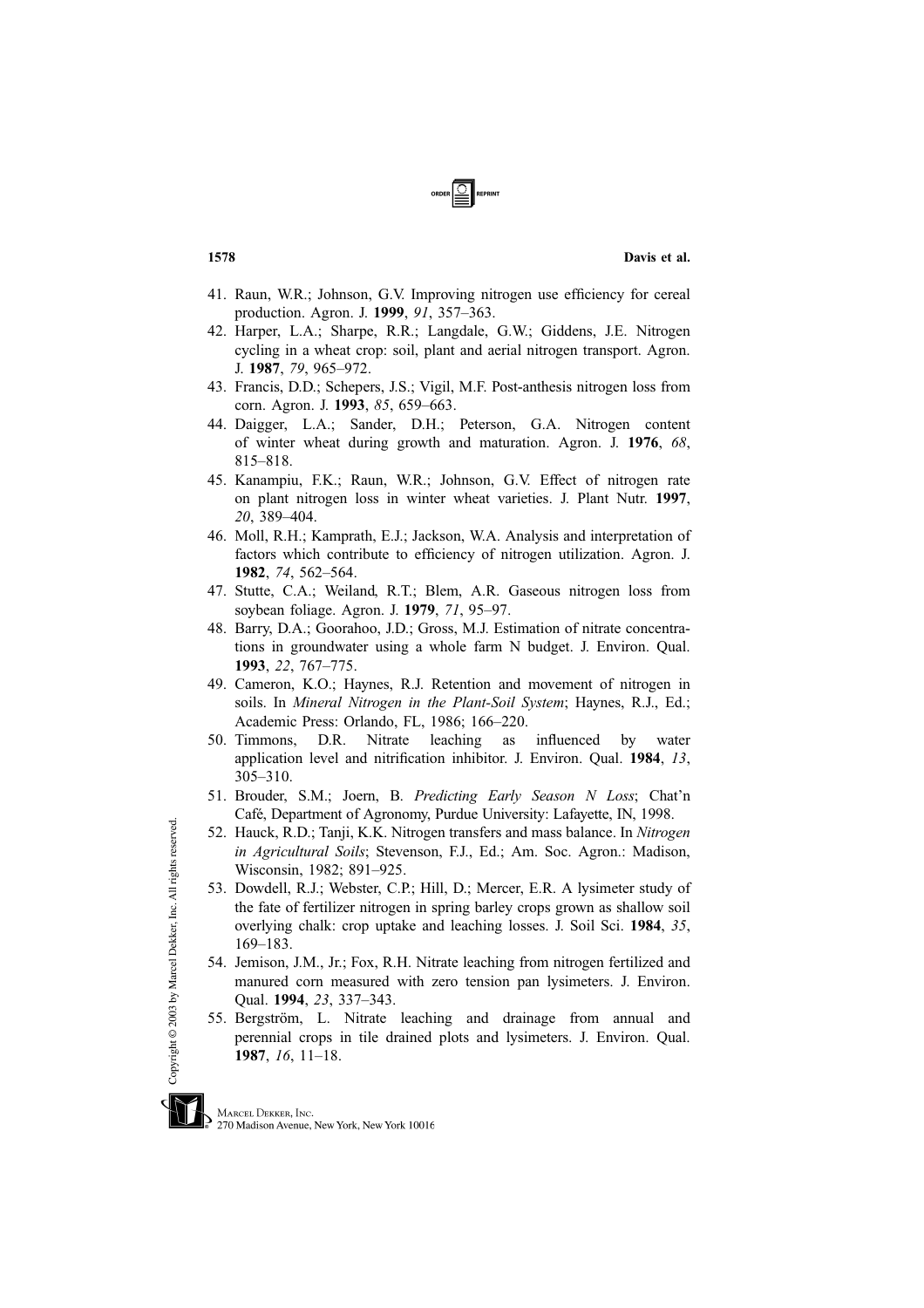- 56. Hackett, R.; McCobe, T.; Gallagher, E.J.; Burke, J.I. Reducing the loss of nitrogen from winter wheat to the environment. In Crop Science, Horticulture and Forestry Research Report 1998–1999; Gray, J.S., Ed.; National University of Ireland: Dublin, 1999.
- 57. Harwood, R. Improving nitrogen utilization with rotations and cover crops; Michigan State University: East Lansing, MI, 1999; Ext. Bull. No. E2692, 8–9.
- 58. Johnston, A.M.; Janzen, H.H. Nitrate leaching under dry land cropping systems. In Long-Term Cropping Systems Studies in Alberta: 1992–1993; Izaurralde, R.O., Janzen, H.H., Vanderpluym, Eds.; Alberta Agricultural Research Institute: Alberta, Canada, 1993; 3–15.
- 59. Westerman, R.L.; Boman, R.K.; Raun, W.R.; Johnson, G.V. Ammonium and nitrate nitrogen in soil profiles of long-term winter wheat fertilization experiments. Agron. J. 1994, 86, 94–99.
- 60. Raun, W.R.; Johnson, G.V. Soil plant buffering of inorganic nitrogen in continuous winter wheat. Agron. J. 1995, 87, 827–834.
- 61. Gauer, L.E.; Grant, C.A.; Gehl, D.T.; Bailey, L.D. Uptake and nitrogen use efficiency of 6 spring wheat *(Triticum aestivum L.)* cultivars, in relation to estimated moisture supply. Can. J. Plant Sci. 1992, 72 (1), 235–241.
- 62. Halvorson, A.D.; Wienhold, B.J.; Black, A.L. Tillage and nitrogen fertilization influence grain and soil nitrogen in an annual cropping system. Agron. J. 2001, 93, 836–841.
- 63. Bauer, P.J.; Sadler, E.J.; Busscher, W.J. Spatial analysis of biomass and N accumulation of a winter wheat cover crop grown after a drought-stressed corn crop in the SE coastal plain. J. Soil Water Cons. 1998, 53 (3), 259–262.
- 64. Ajwa, H.A.; Rice, C.W.; Sotomayor, D. Carbon and nitrogen mineralization in tallgrass prairie and agricultural soil profiles. Soil Sci. Soc. Am. J. 1998, 62, 942–951.
- 65. Jones, J.S.; Yates, W.W. The problem of soil organic matter and nitrogen in dry-land agriculture. J. Am. Soc. Agron. 1924, 16, 721–731.
- 66. Peevy, W.J.; Smith, F.B.; Brown, P.E. Effects of rotational and manurial treatments for twenty years on the organic matter, nitrogen, and phosphorus contents of Clarion and Webster soils. J. Am. Soc. Agron. 1940, 32, 739–753.
- 67. Zhang, H.; Thompson, M.L.; Sandor, J.A. Compositional differences in organic matter among cultivated and uncultivated Argiudolls and Hapldalfs derived from loess. Soil Sci. Soc. Am. J. 1988, 52, 216–222.
- 68. National Atmospheric Deposition Program. Nitrogen in the Nation's Rain; NADP Program Office, Illinois State Water Survey: Champaign, IL, 2000. (http://nadp.sws.uiuc.edu).



Copyright © 2003 by Marcel Dekker, Inc. All rights reserved